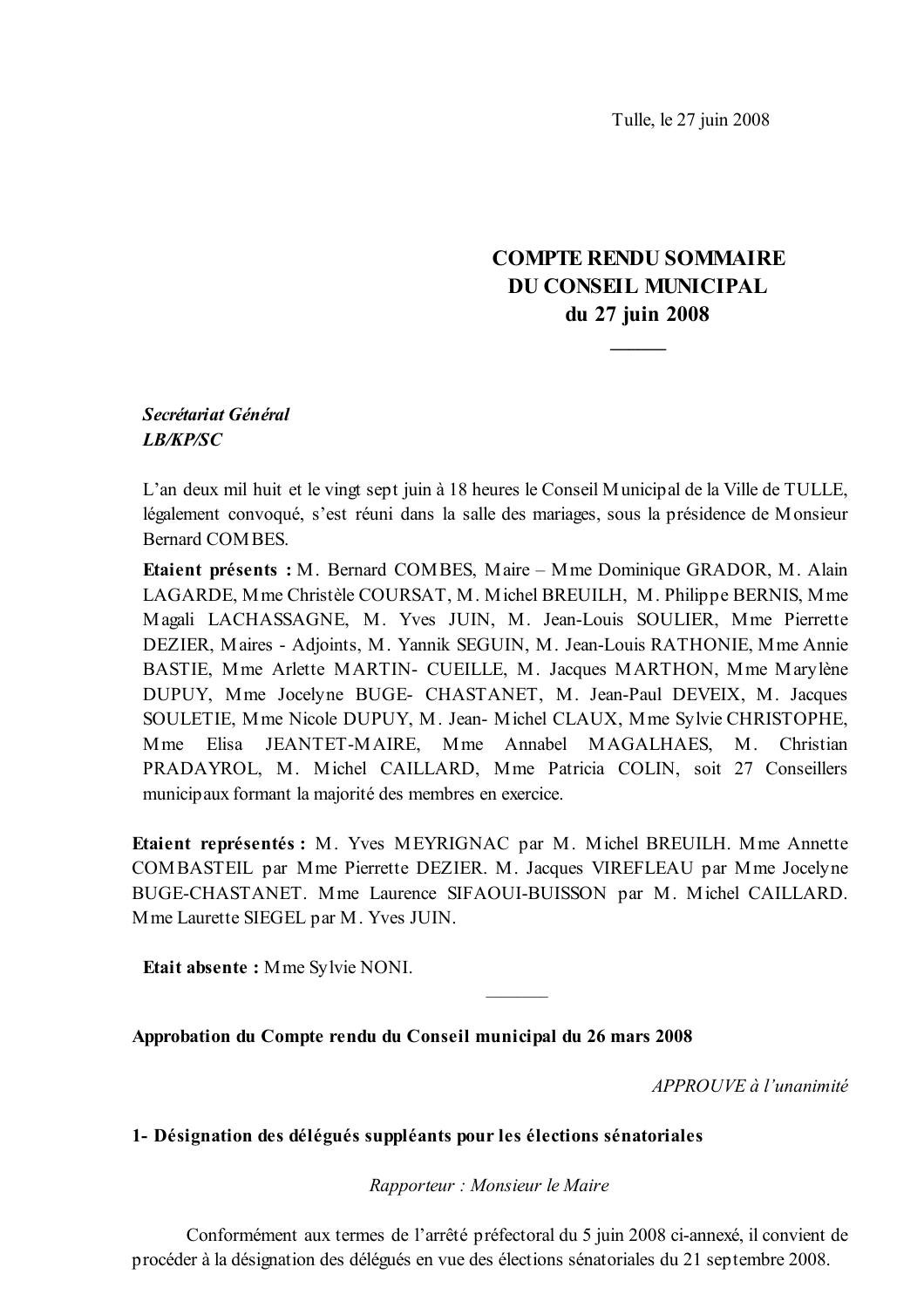Dans les communes de 9 000 à 30 999 habitants, tous les conseillers municipaux en fonction en date du 21 septembre 2008 sont délégués de droit.

### Pour la ville de Tulle les 33 conseillers municipaux sont délégués de droit.

Il convient cependant d'élire des délégués suppléants au nombre de 9, suivant le système de la représentation proportionnelle à la plus forte moyenne sans panachage, ni vote préférentiel.

Il est précisé que les conseillers municipaux ayant par ailleurs un mandat de conseiller régional ou de conseiller général sont électeurs à ce titre et ont donc désigné, avant l'élection, leur représentant. Ils participent toutefois à la désignation des délégués suppléants dans le conseil municipal au sein duquel ils siègent.

Tout conseiller municipal ou groupe de conseillers municipaux peut présenter une liste de candidats. Les listes peuvent être complètes ou incomplètes.

Aucune disposition n'impose l'alternance d'un homme et d'une femme, ni un nombre légal d'hommes et de femmes sur les listes de candidats.

Chaque liste doit se présenter sous une dénomination qui lui est propre afin qu'il n'existe pas de confusion possible.

Doivent y être mentionnés les nom, prénom, domicile, date et lieu de naissance ainsi que l'ordre de présentation des candidats.

Le bureau électoral comprend :

- le Maire ou son remplacant, Président
- les deux membres du conseil municipal les plus âgés présents à l'ouverture du scrutin

les deux membres du conseil municipal les plus jeunes présents à l'ouverture du scrutin (Bernard COMBES, Yannik SEGUIN, Pierrette DEZIER, Elisa JEANTET-MAIRE, Annabel MAGALHAES).

Le nom des candidats est communiqué par le Maire à l'ouverture de la séance.

Le vote se fait sans débat au scrutin secret.

A l'issue du vote, le procès-verbal de l'élection est transmis dans la soirée au préfet, le tableau des électeurs sénatoriaux du département devant être dressé le 1<sup>er</sup> juillet 2008.

## Election des délégués suppléants

#### Résultats du vote

Nombre de votants : 32 Nombre de suffrages déclarés nuls par le bureau : 0 Nombre de suffrages exprimés : 32

Détermination du quotient électoral : 32 (nombre de conseillers municipaux présents ou représentés) : 9 (nombre de suppléants pour la ville de Tulle) =  $3,55$ 

Attribution des mandats :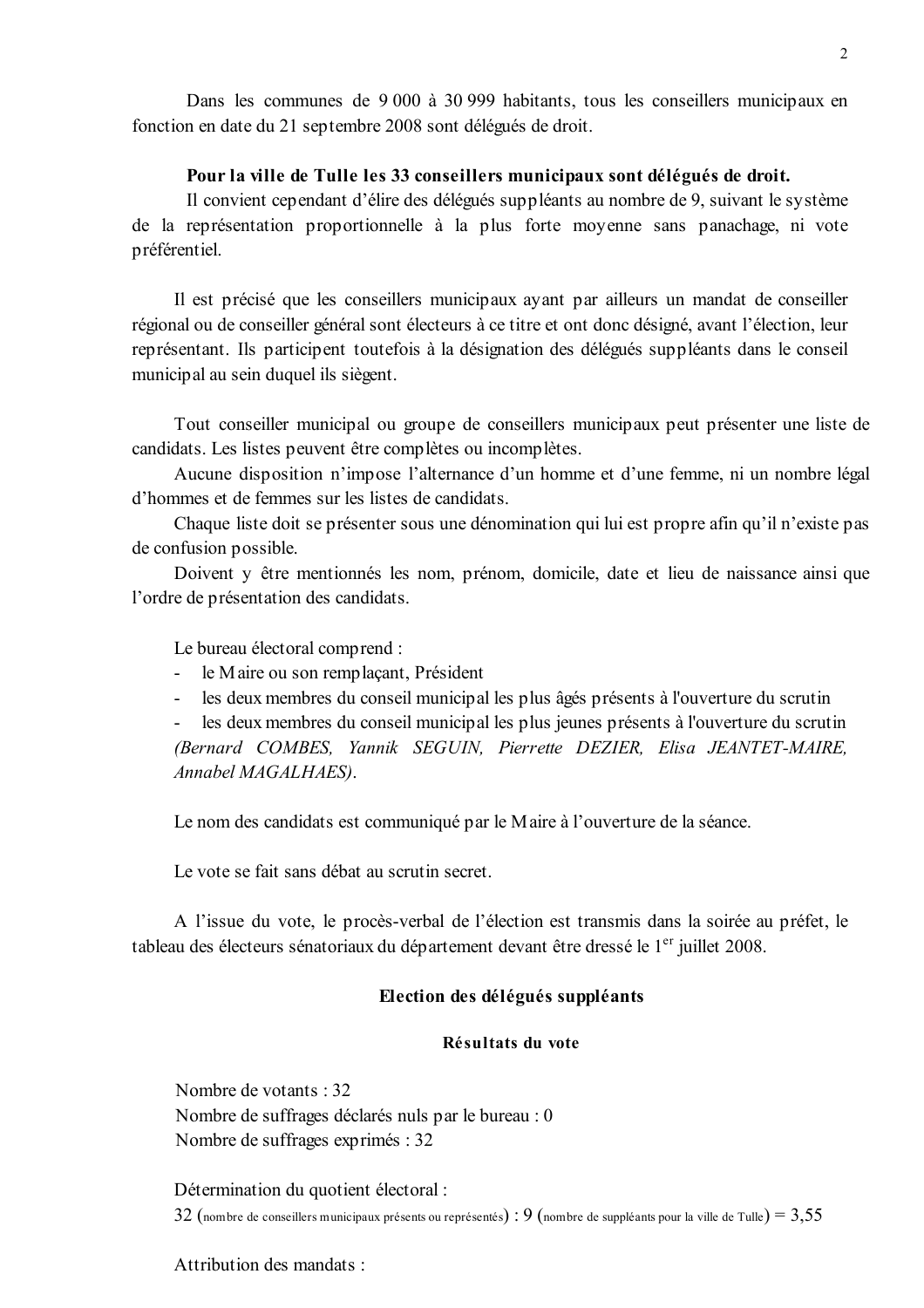Liste 1 « Avec vous, Poursuivons pour Tulle »: 28 : 3,55 = 7,88  $\ge$  7 mandats Liste 2 « Pour nous, Tulle c'est ensemble »:  $4:3,55 = 1,14 \ge 1$  mandat

Il reste un mandat à attribuer à la plus forte moyenne. Liste 1 : 28 :  $(7+1) = 3.5$ Liste 2 :  $4$  :  $(1+1) = 2$ La Liste 1 obtient le mandat supplémentaire.

La liste 1 obtient 8 mandats de délégués suppléants. La liste 2 obtient 1 mandat de délégué suppléant. Ont été désignés comme suppléants :

- Mauricette CHARRIERAS

- Marie-José CHABASSIER
- Marie-Thérèse LAGARDE
- Georges FOUR
- Janine PICARD
- Roger LAVAL
- Alain MONS
- Marianne MONNEDIERE
- Mathieu BARBAZANGE

Départ de Madame Nicole DUPUY à 19 h30. Représentée par Monsieur Philippe BERNIS à partir de 19h30.

#### Conservatoire à Rayonnement Départemental - Bilan d'Activités 2007

Rapporteurs Monsieur Alain LAGARDE, Monsieur Jean-Pierre CHARBONNEL

#### **OPHLM - Bilan d'Activités 2007**

Rapporteurs Monsieur Jacques MARTHON Monsieur Gilbert PINARDON

Départ de Monsieur Jacques SOULETIE à 20h30 Représenté par Monsieur Yannik SEGUIN à partir de 20h30

# 2- Désignation des membres du Conseil d'Administration de l'Office Public de l'Habitat de Tulle

Rapporteur Madame Dominique GRADOR

Le décret relatif à l'administration des Offices Publics de l'Habitat est paru au Journal Officiel du 19 juin 2008 (décret n° 2008-566 du 18 juin 2008).

Il fait état des conditions de désignation des membres ainsi que de l'organisation et de la répartition des compétences pour la gouvernance interne des Offices, en application de l'Ordonnance du 1<sup>er</sup> février 2007 relative aux Offices Publics de l'Habitat.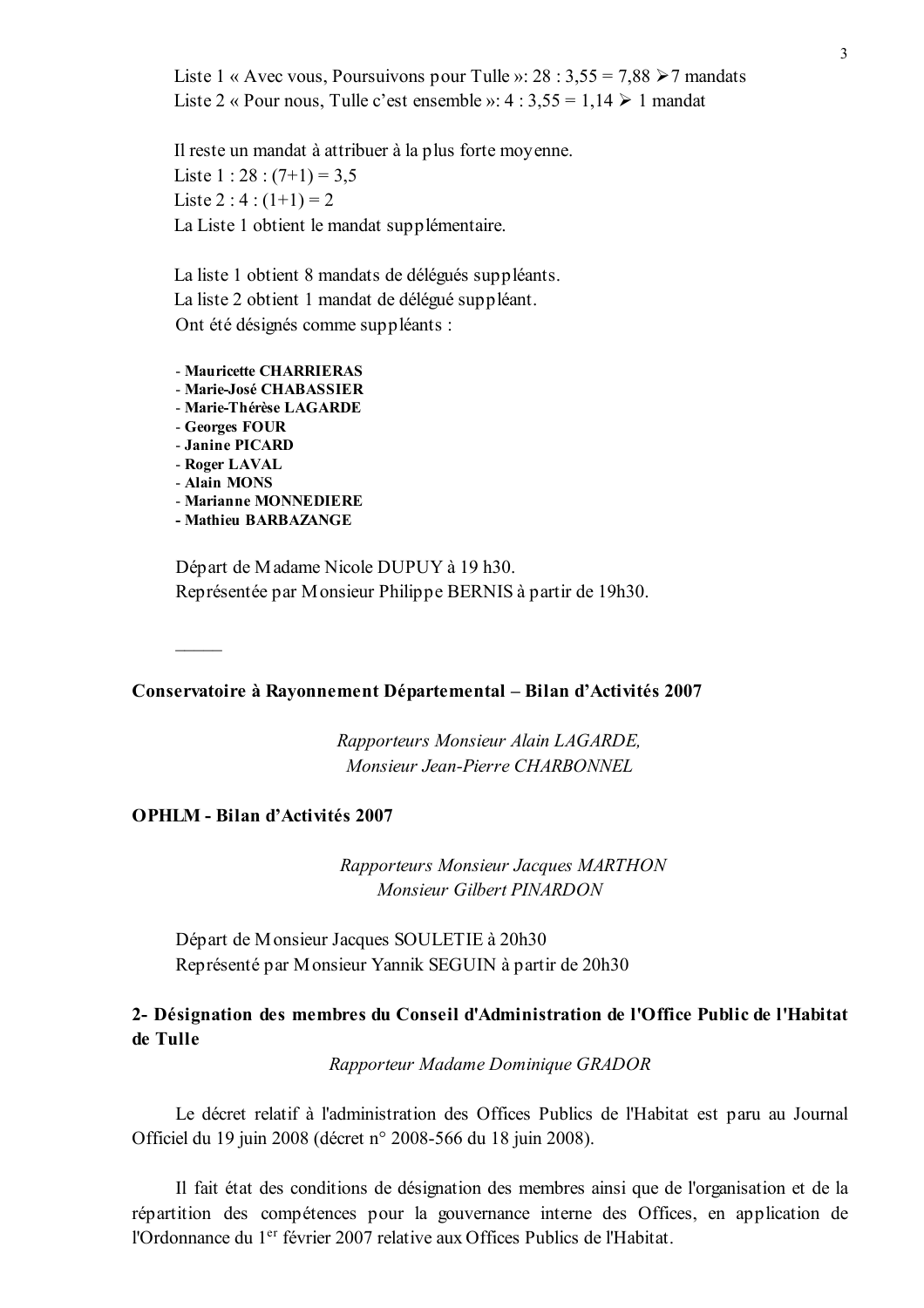Il est rappelé que, dans l'attente de la parution du décret, le Conseil d'Administration de l'OPHLM a continué d'administrer l'Office en exercant les attributions conférées aux Conseil d'Administration des Offices Publics de l'Habitat par l'Ordonnance du 1<sup>er</sup> février 2007.

Ainsi, suite au renouvellement général du Conseil Municipal, ont été désignés pour siéger au sein du Conseil d'Administration (délibération du 26 mars 2008) Messieurs DEVEIX. MARTHON, BREUILH, Mesdames BASTIE et BUGE-CHASTANET.

Il est désormais possible de désigner les membres du Conseil d'Administration de l'Office Public de l'Habitat. Ces derniers doivent être désignés au plus tard le 2 août 2008.

Il est précisé que le nombre de membres du Conseil d'Administration d'un Office Public de l'Habitat avant voix délibérative est fixé par décision de l'organe délibérant de la collectivité territoriale ou de l'EPCI de rattachement compte tenu notamment de la répartition géographique du patrimoine de l'Office ou de l'importance de son parc.

Le nombre des membres du Conseil d'Administration peut être fixé à 17, 23 ou 27. Seuls les Conseils d'Administration des offices propriétaires de moins de 2 000 logements peuvent compter 17 membres.

Le parc de l'Office Public de l'Habitat de Tulle comptant 1 017 logements, il est proposé au Conseil Municipal de fixer le nombre des membres du Conseil d'Administration de l'Office Public de l'Habitat de Tulle à 17

Par ailleurs, un Conseil d'Administration comptant 17 membres doit être composé comme suit :

- 6 conseillers municipaux
- 3 personnalités qualifiées en matière d'urbanisme, de logement, d'environnement et de financement des politiques de la collectivité ou en matière d'affaires sociales, 1 de ces membres devant avoir la qualité d'élu d'une collectivité autre que celle de rattachement.
- 1 membre désigné par la Caisse d'Allocations Familiales de la Corrèze  $\omega$  .
- 1 membre désigné par l'UDAF
- $\mathbf{r}$ 1 membre désigné par les associés des collecteurs de la participation des employeurs à l'effort de construction en Corrèze
- 1 membre désigné par les organisations syndicales de salariés les plus  $\Delta \phi$ représentatives
- 3 membres désignés par des représentants des locataires
- 1 membre représentant les associations dont l'un des objets est l'insertion ou le logement des personnes défavorisées

Le Conseil Municipal devant désigner pour sièger dans cette instance, 6 conseillers municipaux et 3 personnalités qualifiées, il est proposé au Conseil Municipal de désigner :

- les conseillers municipaux suivants :
	- Jean-Paul DEVEIX
	- Jacques MARTHON
	- Michel BREUILH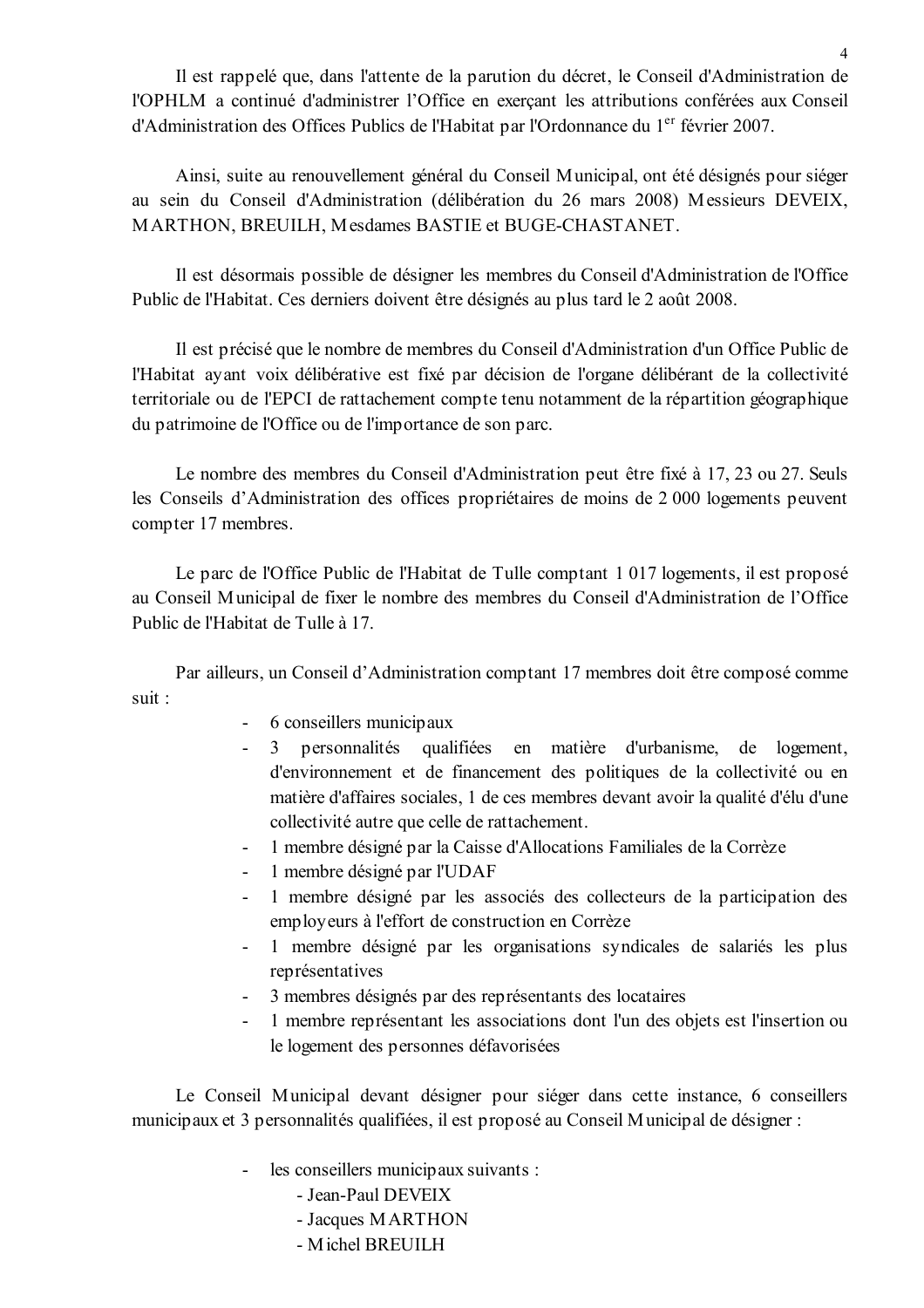- Jocelyne BUGE-CHASTANET
- Annette COMBASTEIL
- les personnalités qualifiées suivantes :
	- Roger CHASSAGNARD
	- Jean Claude YARDIN
	- Michel IAIILIN

APPROUVE par 31 voix pour 1 abstention

## 3- Restauration Scolaire - Avis afférent au rapport annuel du délégataire pour l'année 2007

#### Rapporteur : Madame Dominique GRADOR

Le rapport d'activité de la restauration scolaire de l'année 2007 fait apparaître une baisse de la fréquentation des cantines scolaires (- 5 %). Cette baisse s'explique à la fois par l'évolution du nombre d'élèves inscrits dans les écoles, mais aussi par quelques journées de grève. Cette baisse d'activité a engendré le paiement d'une pénalité contractuelle de sous activité (25 000) euros). Pour cette raison, il a été décidé de revoir la base contractuelle à la baisse (avenant délibéré lors du dernier conseil municipal).

En ce qui concerne les impayés, ils restent stables 7 245 euros en 2006, 7 297 euros en 2007. Il est nécessaire de rappeler que dans le cadre du contrat, 7 500 euros par an sont pris en charge par Avenance (négociation contractuelle décidée à la signature en 1999). D'autre part, dans la présentation du compte d'exploitation, il apparaît une somme de 28 868 euros pour créances douteuses. Cette somme est un jeu d'écriture interne à Avenance qui n'impacte en aucun cas de l'équilibre financier du contrat.

La commission des menus a continué à suivre la composition et la qualité des repas proposés aux élèves.

Des réflexions sont engagées afin de continuer à améliorer le temps de prise des repas avec l'objectif de faire baisser le niveau sonore des cantines grâce à l'amélioration des organisations  $(self, double service...)$ 

#### Il est proposé au Conseil Municipal d'émettre un avis sur ce rapport.

Avis favorable

Départ Jacques SOULETIE à 20h30.

4- Approbation de la convention liant la Ville et l'IME de Sainte - Fortunade pour l'accueil d'élèves de cet organisme dans une école de Tulle

#### Rapporteurs Madame Dominique GRADOR

Il est proposé de signer une convention entre l'IME de Sainte - Fortunade, l'Education Nationale et la Ville de Tulle afin de permettre à sept jeunes issus de l'Institut d'intégrer des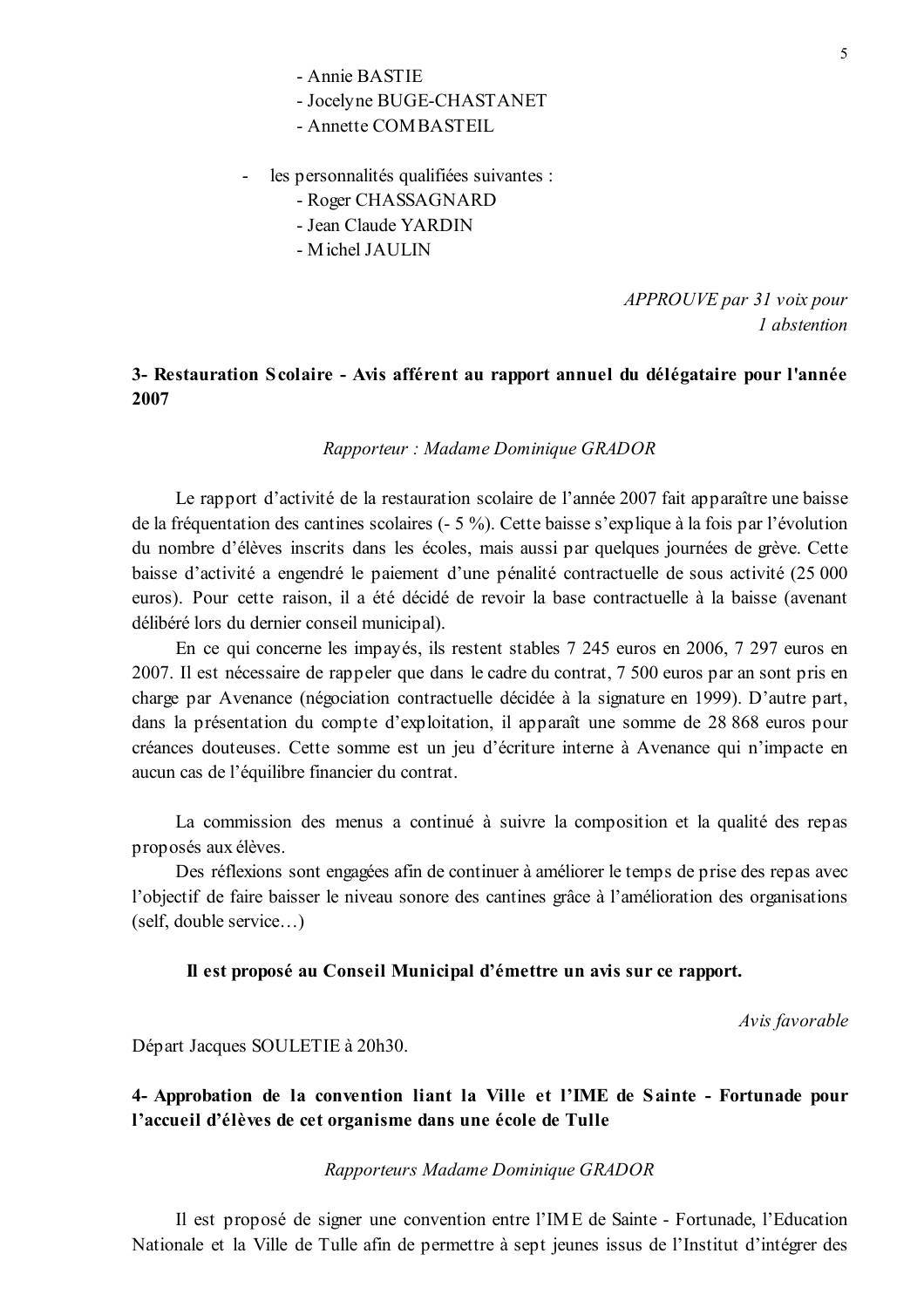classes de l'école Clément Chausson. Ces jeunes seraient accompagnés d'un enseignant spécialisé et d'un éducateur tout au long de la journée, y compris sur le temps de midi.

L'IME prendrait à sa charge le transport de ces élèves, leur encadrement, l'achat des fournitures scolaires et le coût des repas.

## Il est demandé au Conseil municipal d'approuver la convention afférente et d'autoriser Monsieur le Maire ou son représentant à la signer.

APPROUVE à l'unanimité

### 5- Décision Modificative

Rapporteur: Monsieur Alain LAGARDE

**Budget Ville** 

 $APPROUVE$  à l'unanimité

#### 6- Vote des tarifs 2008-2009

Rapporteur: Monsieur Alain LAGARDE

- a- Cantines scolaires
- b- Conservatoire à Rayonnement Départemental
- c- Equipements sportifs

Selon l'ordonnance du 1<sup>er</sup> décembre 1986, relative à la liberté des prix et de la concurrence. les tarifs publics locaux sont fixés par les collectivités locales depuis le 1<sup>er</sup> janvier 1987.

Pour ce qui concerne les cantines scolaires, l'article 82 de la loi du 13 août 2004 « Libertés et Responsabilités Locales » modifie le régime de fixation de la tarification des cantines scolaires.

Les collectivités ont la faculté de déterminer le prix de la cantine scolaire. Cela signifie que les tarifs sont librement fixés par les communes en tenant compte des dépenses d'investissement et de fonctionnement et des besoins exprimés par les usagers.

Pour calculer les tarifs de restauration scolaire ainsi que leur évolution, cette loi institue des critères fixés en fonction du coût, du mode de production des repas et des prestations servies.

Il est proposé au Conseil municipal de voter les tarifs indiqués dans les documents ciannexés.

Il est précisé qu'il est proposé une augmentation des tarifs de 2 % par rapport à l'année passée. Il s'agit de l'augmentation appliquée chaque année qui a pour objet la prise en compte de l'augmentation du coût de la vie.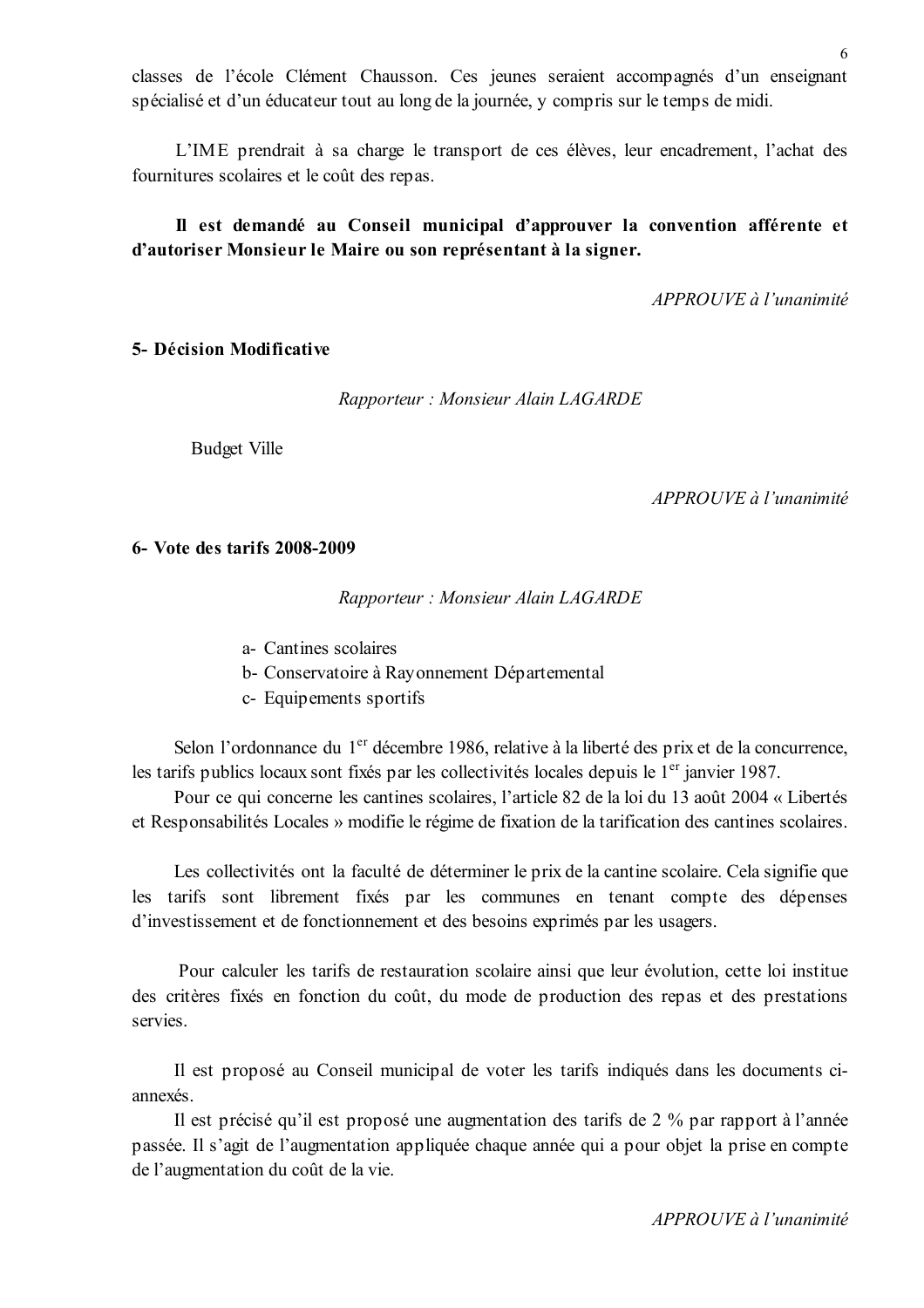## 7- Demande de versement par France Télécom de la redevance due au titre de l'occupation du domaine public pour l'année 2008

Rapporteur: Monsieur Alain LAGARDE

Conformément aux termes du décret n° 2005-1676 du 27 décembre 2005, il est proposé au Conseil Municipal de solliciter France Télécom pour le versement de la redevance d'occupation du domaine public au titre de l'année 2008 pour un montant de 17 378.93  $\epsilon$  et d'autoriser Monsieur le Maire à entreprendre les démarches afférentes.

Calcul du montant de la redevance :

- artères aériennes : 105.291 km x 44.03 € = 4.635.96 € - artères en sous sol : 363.187 km x 33.02 € = 11 992.43 €

- emprises au sol : 34.1 m<sup>2</sup> x 22.01  $\epsilon$  = 750.54  $\epsilon$ 

soit 4 635.96  $\epsilon$  + 11 992.43  $\epsilon$  + 750.54  $\epsilon$  = 17 378.93  $\epsilon$ 

 $APPROIIVE$  à l'unanimité

# 8- Redevance d'occupation du domaine public due par Gaz de France - Annulation de la délibération n°23 du 16 mai 2008

Rapporteur: Monsieur Alain LAGARDE

Par délibération du 13 décembre 2007, le Conseil municipal sollicitait de Gaz réseau Distribution France le versement de la redevance d'occupation du domaine public au titre de l'année 2008 pour un montant de 2 850,02 euros.

Courant avril, Gaz réseau Distribution France a transmis un courrier indiquant le montant de la redevance de concession gaz pour un montant de 8 153,35 €.

Une nouvelle délibération a donc été prise en mai pour annuler et remplacer la précédente au vu de ce dernier.

Cependant, il se trouve qu'il s'agit de deux redevances différentes :

- une redevance d'occupation du domaine public pour un montant de  $2850.02 \in$  suivant le décret 2007-606 du 25 avril 2007 qui prévoit le règlement de cette redevance à chaque gestionnaire de voirie dont le domaine public est occupé par les ouvrages de distribution de gaz naturel.

- une redevance de concession dite de « fonctionnement » pour un montant de 8 153.35  $\epsilon$ suivant le cahier des charges du contrat de concession de distribution publique de gaz signé entre la commune et Gaz de France.

Il est donc demandé au Conseil municipal d'annuler la délibération du 16 mai 2008 afin que la délibération du 13 décembre 2007 demeure exécutoire.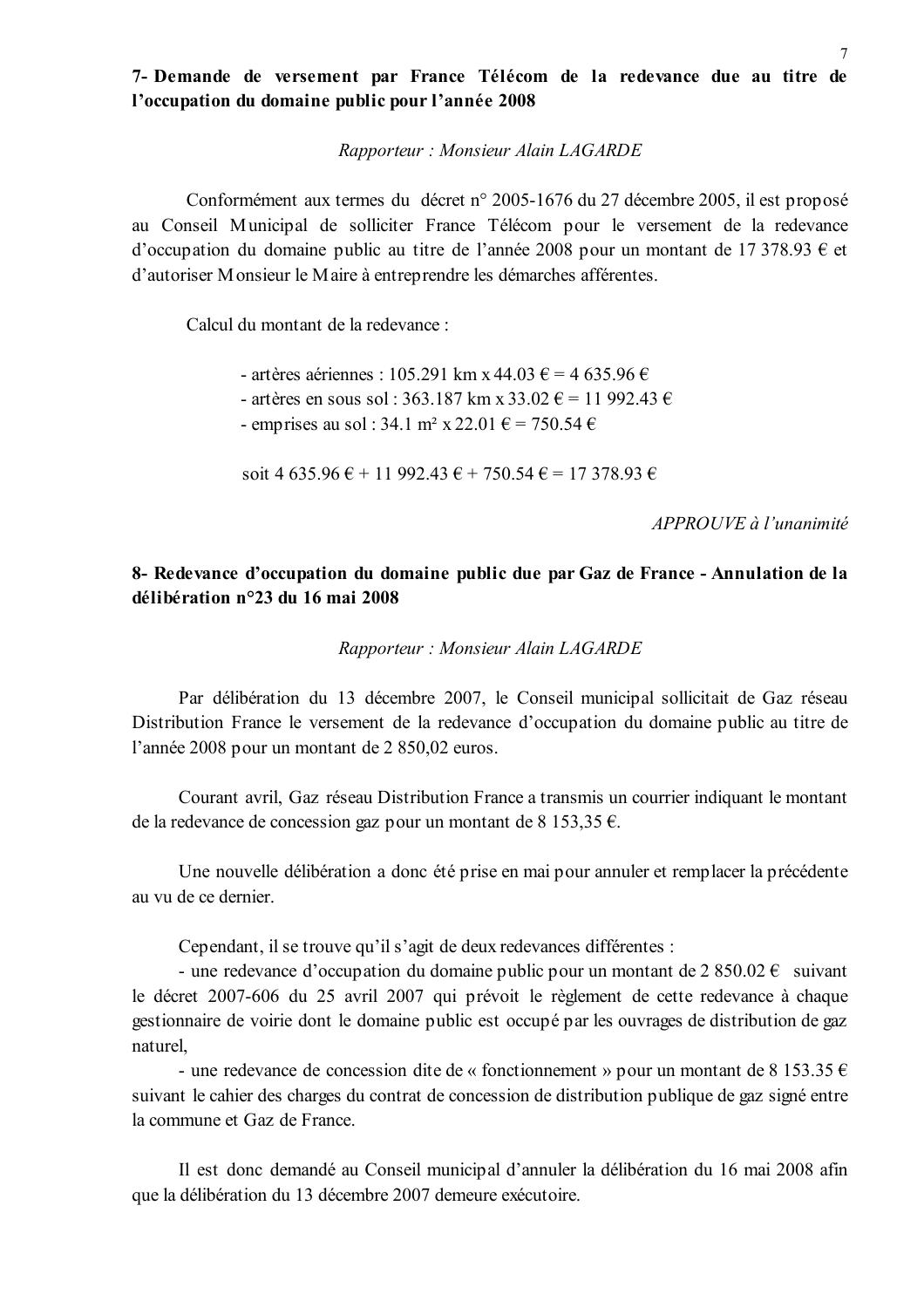Il est précisé qu'il n'est pas nécessaire de délibérer pour solliciter le versement de la redevance de concession. Le Service Financier émet un titre de recette au vu de la convention de concession pour la distribution de gaz d'une durée de trente ans, approuvée par délibération du 25 septembre 1992.

### APPROUVE à l'unanimité

### 9- Attribution de subventions exceptionnelles aux associations suivantes :

Rapporteur: Monsieur Alain LAGARDE

a- FJT Tulle:  $400 \in$ 

Dans le cadre de la semaine du Développement Durable 2008 et du Salon de l'Habitat, le Foyer du Jeune Travailleur de Tulle souhaite réaliser un outil pédagogique de sensibilisation sur le thème de l'habitation écologique. Trois groupes inter générationnels travailleront chacun sur une partie de cette habitation puis fusionneront leur travail.

Plusieurs aspects de l'habitation dite « écologique » seront présentés à travers :

- $\omega_{\rm{max}}$ une maquette d'épuration des eaux usées,
- une maquette de toit végétalisé,  $\Delta \sim 10^4$
- $\omega_{\rm{max}}$ une maquette de toilette sèche,
- une maquette à l'échelle 1 d'une partie d'habitation en ossature bois dans  $\Delta \sim 10^{-11}$ laquelle sera présenté un ensemble d'isolants et de matériaux de construction disponibles sur la région limousine. Des systèmes photovoltaïques et éoliens seront exposés ainsi qu'un procédé de récupération d'eau de pluie.

APPROUVE à l'unanimité

### Il est demandé au Conseil municipal d'attribuer cette subvention.

b- Les Francas  $\cdot$  400  $\in$ 

### Rapporteur: Monsieur Alain LAGARDE

La Fédération Nationale des Francas organise le forum « Eduquer pour demain » à Tours du 28 juin au 1<sup>er</sup> juillet 2008. Cette manifestation rassemblera 2 500 personnes investies dans des projets locaux sur les questions d'éducation.

L'association des Francas de la Corrèze souhaite y participer avec ses élus associatifs et des jeunes. Ils relateront l'opération Culturb et la création d'un espace dévolu aux cultures urbaines dans les locaux du gymnase Lovy.

La participation de chacun s'élève à 240  $\epsilon$  pour les quatre jours auxquels il faut ajouter le transport et l'hébergement.

L'association sollicite une aide de la Ville qui couvrirait les frais d'hébergement de l'ensemble de la délégation corrézienne.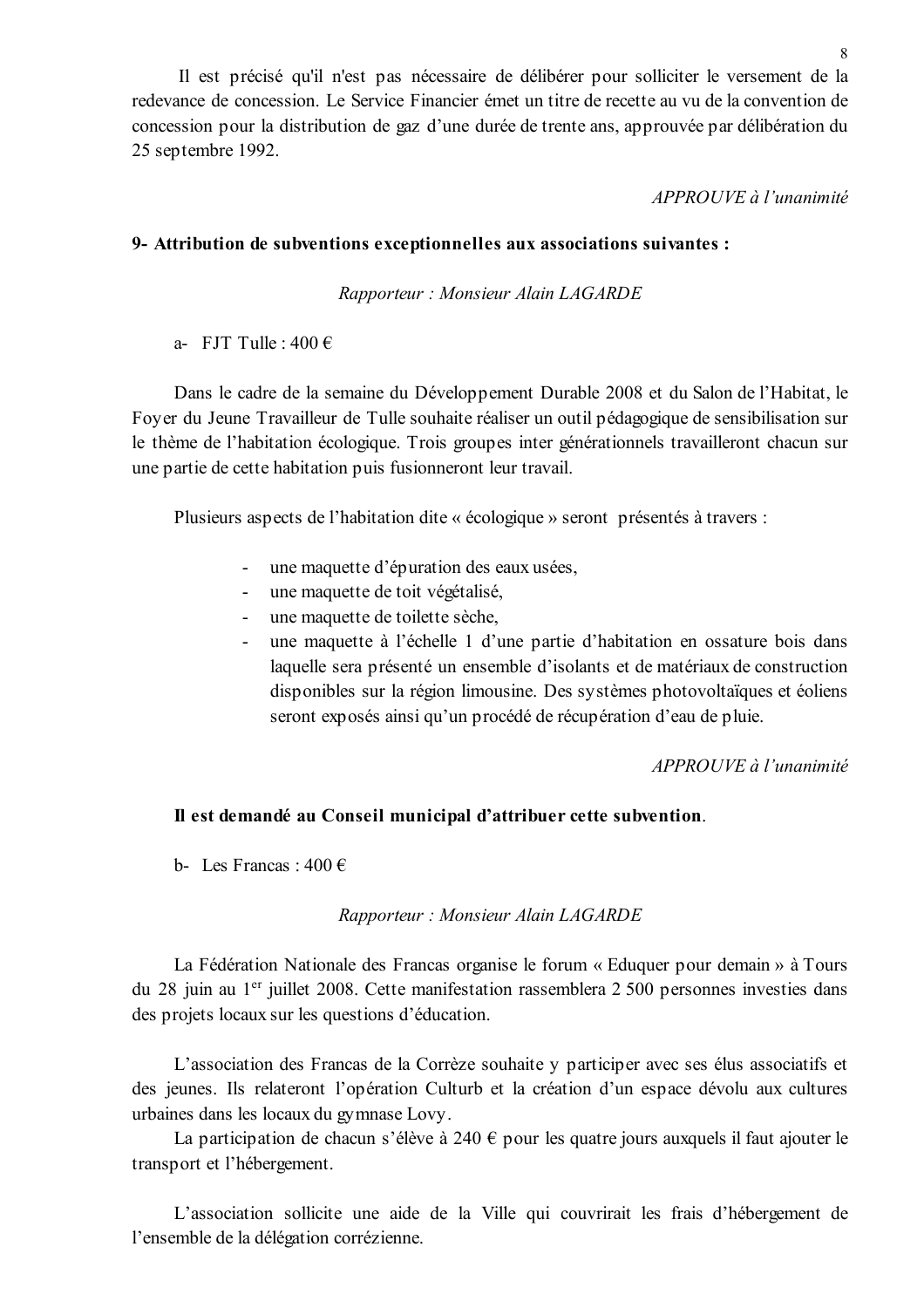### Il est demandé au Conseil municipal d'attribuer cette subvention à l'association.

 $APPROUVE$  à l'unanimité

c- Bridge Club Tulle Argentat Egletons:  $300 \in$ 

Rapporteur: Monsieur Alain LAGARDE

Le Bridge Club Tulle-Argentat-Egletons s'est forgé une solide réputation dans le domaine de l'humanitaire en organisant, chaque année des manifestations de soutien à diverses causes.

Depuis longtemps, il s'est engagé dans la lutte contre le cancer et organise, le dimanche 15 juin 2008, son 17<sup>ème</sup> tournoi au profit de la Ligue Départementale contre le cancer que préside le Docteur RAFFI.

Chaque année, ce tournoi attire à Tulle plus de 200 bridgeurs et reste, depuis sa création, le plus important tournoi humanitaire de bridge du Comité du Limousin et l'un des plus grands tournois humanitaires de France

Il est demandé au Conseil municipal d'attribuer une subvention à l'association.

APPROUVE à l'unanimité

d- Des Lendemains qui Chantent

Rapporteur: Madame Elisa JEANTET-MAIRE

L'Assemblée Générale de la Fédurok (Fédération de 70 scènes de musiques actuelles) aura lieu à Tulle les 7, 8 et 9 juillet 2008. Il est précisé que l'association Des Lendemains qui Chantent est membre de la Fédurok

Lors de ces réunions, il est question de problématiques nationales qui touchent les salles et des évolutions sur tous les domaines : artistiques, communication, administration... Ces échanges sont souvent très riches et ils peuvent faire naître de nouveaux projets ou collaborations. Pour une salle relativement isolée comme celle Des Lendemains qui Chantent, ces discussions sont une réelle opportunité pour ne pas se couper des problématiques nationales. Cela permettra :

- pour le territoire, les partenaires et l'association :

- de présenter un projet exemplaire dans le domaine collectif. 12 associations composent le Conseil d'Administration qui se réunit tous les mois,

- de créer un temps fort de réflexion autour des musiques actuelles, avec la participation des salariés et bénévoles et générer un évènement rassembleur,

- de participer au développement des réseaux nationaux et régionaux,
- de découvrir les expériences des autres structures nationales,
- de valoriser la scène locale et le territoire,

- pour la Fédurok :

- de découvrir un équipement nouvellement créé,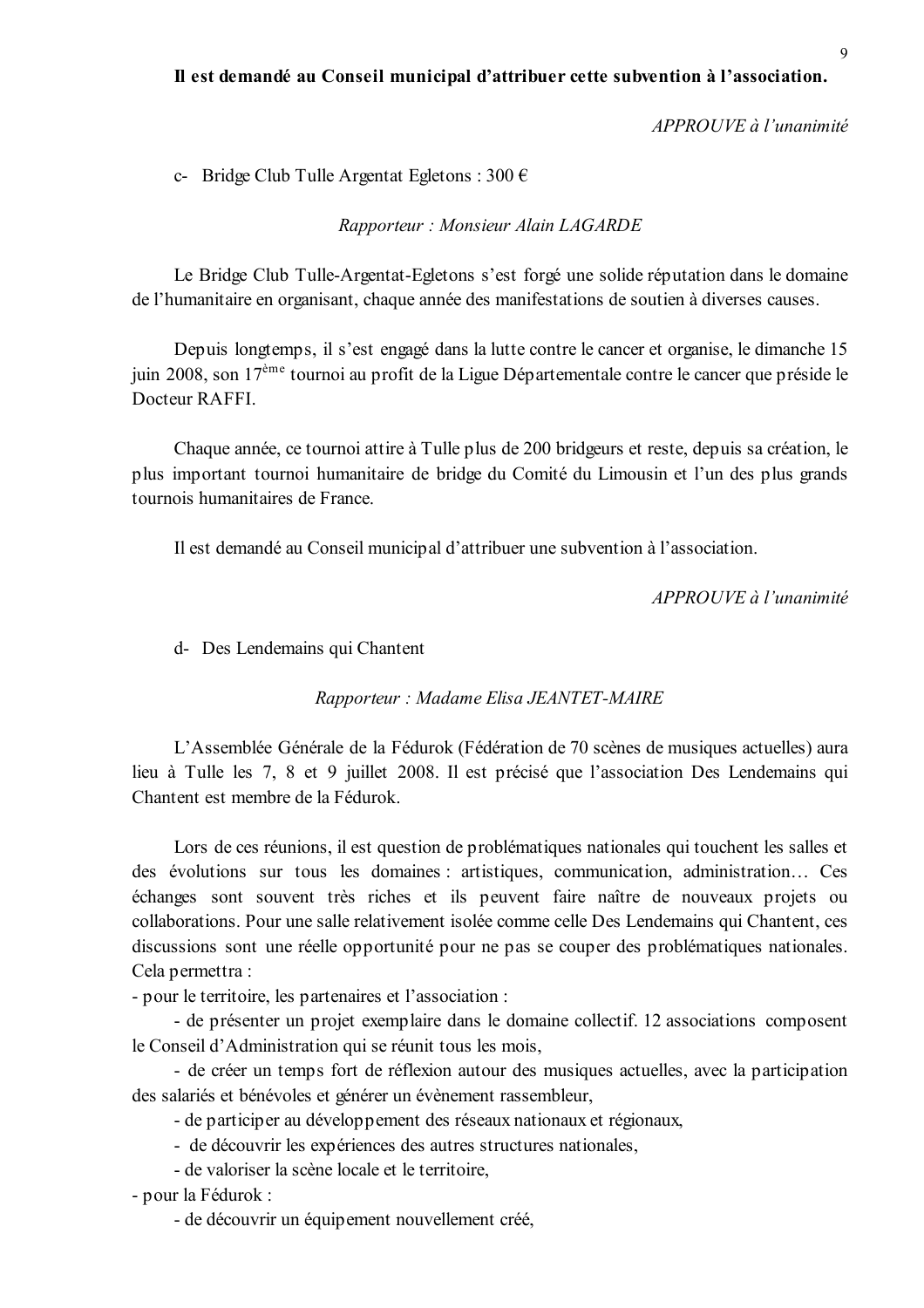- pour les adhérents, de découvrir les initiatives locales (travail sur les musiques traditionnelles, logiques de co-construction....)

A cette occasion, 300 professionnels et bénévoles seront présents.

Cette action valorisera le territoire et notamment les actions menées en matière de culture (Festival des Nuits de Nacre, Festival Ô les Choeurs, Musées, Scène de théâtre conventionnée Les Sept Collines).

# Il est proposé au Conseil municipal d'allouer une subvention à hauteur de 1 055  $\epsilon$ à l'association Des Lendemains qui Chantent pour participer au financement de l'accueil de cette manifestation.

APPROUVE à l'unanimité

e- APAT : 7 972,50 €

### Rapporteur: Monsieur Alain LAGARDE

Dans le cadre des réflexions liées aux collections patrimoniales, il est apparu cohérent de mettre en synergie l'histoire de la Manufacture d'Armes de Tulle, activité industrielle et sociale de la ville, la Résistance et la Déportation et les événements tragiques du 9 juin 1944. Cette proposition d'optimiser le potentiel culturel, historique et patrimonial existant a permis des perspectives de rapprochement des structures associatives (Les Amis du Patrimoine de l'Armement de Tulle, le Musée de la Résistance & de la Déportation et le Comité des Martyrs) et municipales (le Pôle Accordéons / Armes). Le regroupement de ces structures va permettre le rapprochement des collections avec une volonté de fusion et d'organisation commune au sein du Musée de la Mémoire et des Industries Tullistes.

Un assistant qualifié de conservation a été recruté, à compter du 19 novembre 2007, pour réaliser le classement et l'inventaire de l'ensemble des collections documentaires et archivistiques.

Il est rappelé qu'actuellement les documents appartiennent au domaine privé et sont propriété des associations. C'est pourquoi, la structure porteuse pour le recrutement de l'archiviste est Les Amis du Patrimoine de l'Armement de Tulle (APAT).

Le recrutement est financé à hauteur de 50% par le programme européen Leader+ et les 50 % restant par la Ville, jusqu'au 31 juillet 2008.

Il a été décidé de proroger ce recrutement jusqu'au 30 novembre 2008.

Leader+ étant en fin de programmation, la Ville assumera seule le coût de ce recrutement du 1<sup>er</sup> août au 30 novembre 2008.

### Il est proposé au Conseil municipal de verser cette subvention à l'APAT.

APPROUVE à l'unanimité

f- Tulle Football Corrèze : 1 000  $\epsilon$  en vue du financement de ses activités.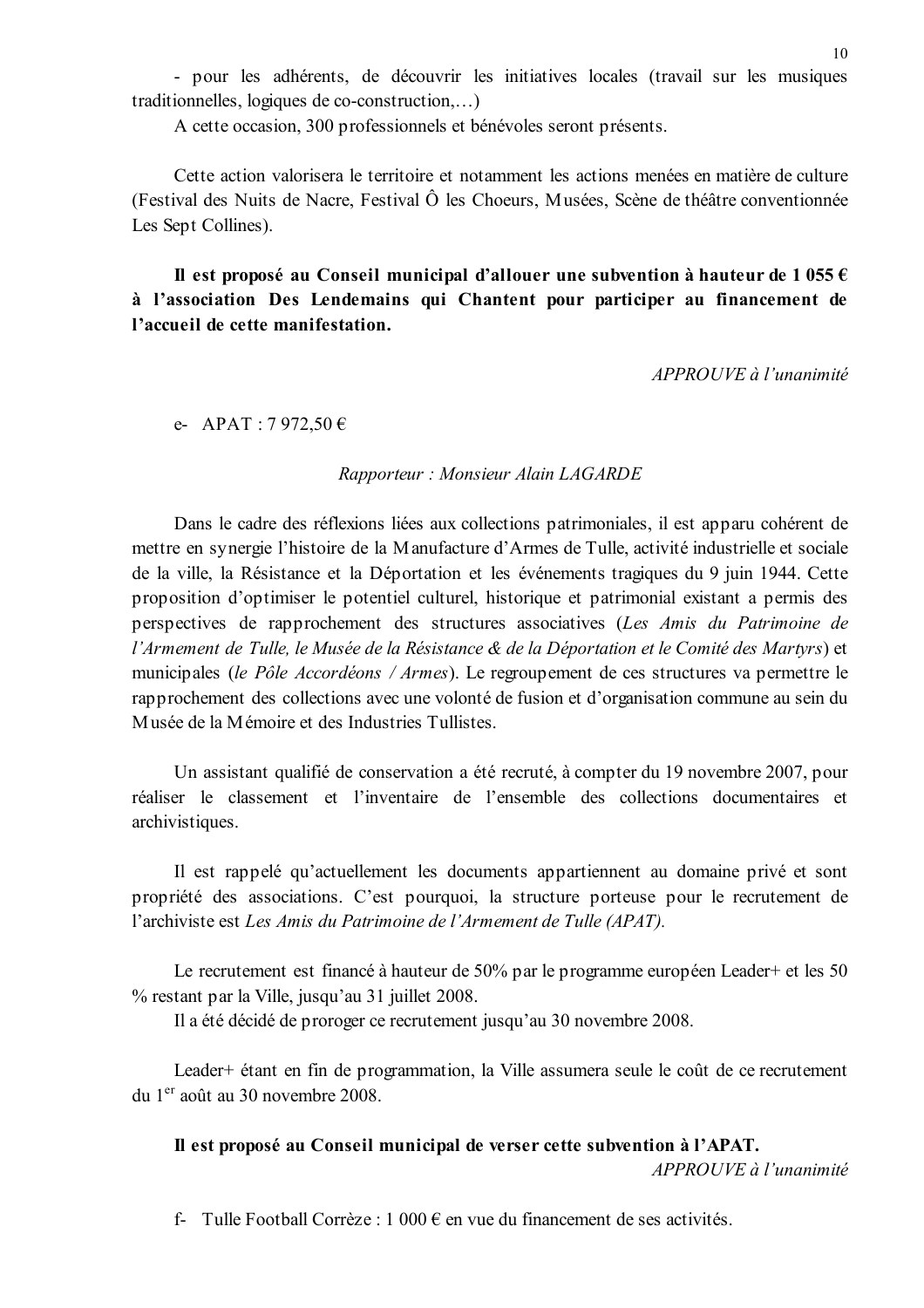Il est proposé au Conseil municipal de verser cette subvention au Tulle Football Corrèze.

APPROUVE à l'unanimité

g- Ecole Tulliste de Judo : 500  $\epsilon$  en vue de participer au financement des festivités organisées à l'occasion du 60<sup>ème</sup> anniversaire de l'association.

Rapporteur: Monsieur Jean-Louis SOULIER

Il est proposé au Conseil municipal de verser cette subvention à l'Ecole Tulliste de Judo.

APPROUVE à l'unanimité

## 10- Approbation d'une charte de partenariat liant la Ville et la Trésorerie Principale pour l'amélioration du recouvrement des produits locaux

Rapporteur: Monsieur Alain LAGARDE

Le Trésorier Principal, Miguel PAYAN, doit revoir l'autorisation de poursuites qui était accordée à ses prédécesseurs, suite à la mise en place de nouvelles applications de recherches de renseignements (FICOBA : fichiers des comptes bancaires et ADONIS : fichiers des impôts des particuliers) et au renouvellement du conseil municipal.

Pour ce faire, une charte de partenariat pour l'amélioration du recouvrement des produits locaux a été établie.

Il est proposé au Conseil municipal :

- d'approuver la charte de partenariat avec le Trésorier Principal visant à améliorer le recouvrement des produits locaux,

- d'autoriser Monsieur le Maire ou son représentant à la signer.

 $APPROUVE$  à l'unanimité

### 11- Attribution d'une indemnité au Trésorier Principal

#### Rapporteur: Monsieur Alain LAGARDE

En application de l'article 97-2 de la loi n°82-213 du 2 mars 1982 et du décret n°82-979 du 19 novembre 1982, précisant les conditions d'octroi, par les collectivités territoriales et leurs établissements publics, d'indemnités aux agents des services extérieurs de l'Etat ou des établissement publics de l'Etat, plusieurs arrêtés interministériels de caractère général sont intervenus pour fixer le montant maximal de ces indemnités.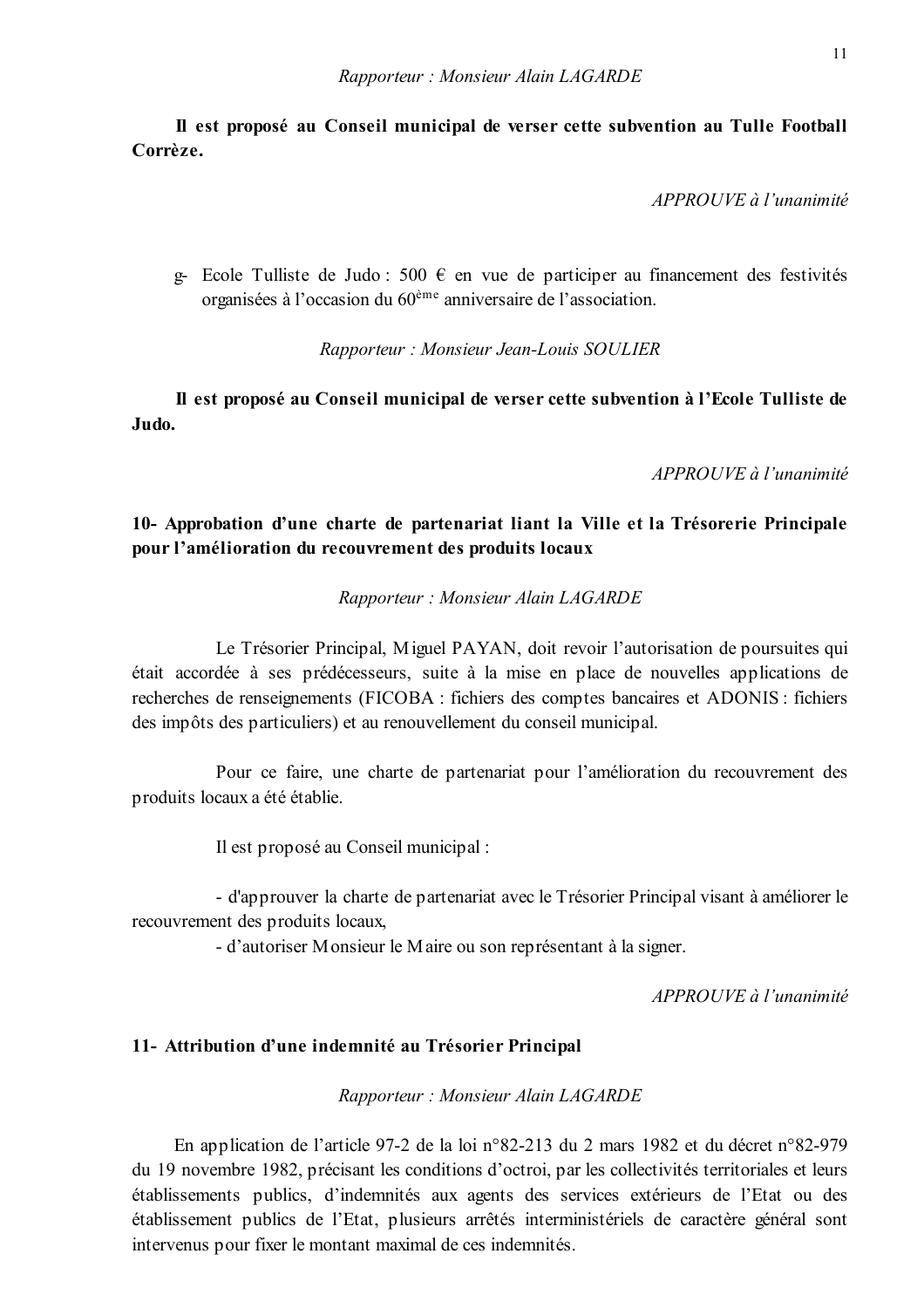L'arrêté du 16 décembre 1983 précise les conditions d'attribution de l'indemnité de conseil allouée aux comptables non centralisateurs des services extérieurs du Trésor chargés des fonctions de receveurs des Communes et des Etablissement Publics locaux

Conformément aux termes de ce texte, il est alloué chaque année, en fin d'exercice, une indemnité de conseil au Trésorier Principal.

La délibération afférente est habituellement prise en décembre.

Pour l'année 2008, Monsieur PAYAN, Trésorier Principal de la Ville, sollicite un versement semestriel de cette indemnité.

Il est ainsi proposé au Conseil municipal de lui attribuer une indemnité de 3 658,71  $\epsilon$  au titre de l'année 2008, celle-ci étant versée comme suit :

- 1 829,35  $\epsilon$  à la fin du premier semestre 2008
- 1 829,36  $\epsilon$  à la fin du second semestre 2008

Il est précisé que l'indemnité fait l'objet d'un décompte détaillé.

 $APPROIIVE$  à l'unanimité

# 12- Garantie d'emprunt à l'OPHLM pour la réhabilitation des immeubles suivants : **PSR Virevialle**

Rapporteur: Monsieur Alain LAGARDE

L'OPHLM souhaite procéder à la réhabilitation de logements sis Immeubles PSR Virevialle, La Praderie 1, La Praderie 2, Le Cloucheyroux A, Le Cloucheyroux B

a- PSR Virevialle ·

Cette opération consiste notamment à réaliser des travaux de réhabilitation de 24 logements (gros œuvre, menuiseries extérieures, plâtrerie, peinture, revêtements de sol, faïences, électricité, plomberie, chauffage, VMC).

Le coût de cette opération s'élève à 367 944,12 €.

L'Office a contracté un prêt auprès de la Caisse des Dépôts et Consignations pour la financer

Les caractéristiques du prêt sont les suivantes :

- Prêt : PALBO
- M ontant: 99 000  $\epsilon$  $\mathbf{r}$
- Durée  $\cdot$  25 ans  $\mathcal{L}^{\mathcal{A}}$
- Taux d'intérêt : 3.95 %  $\mathbf{r}$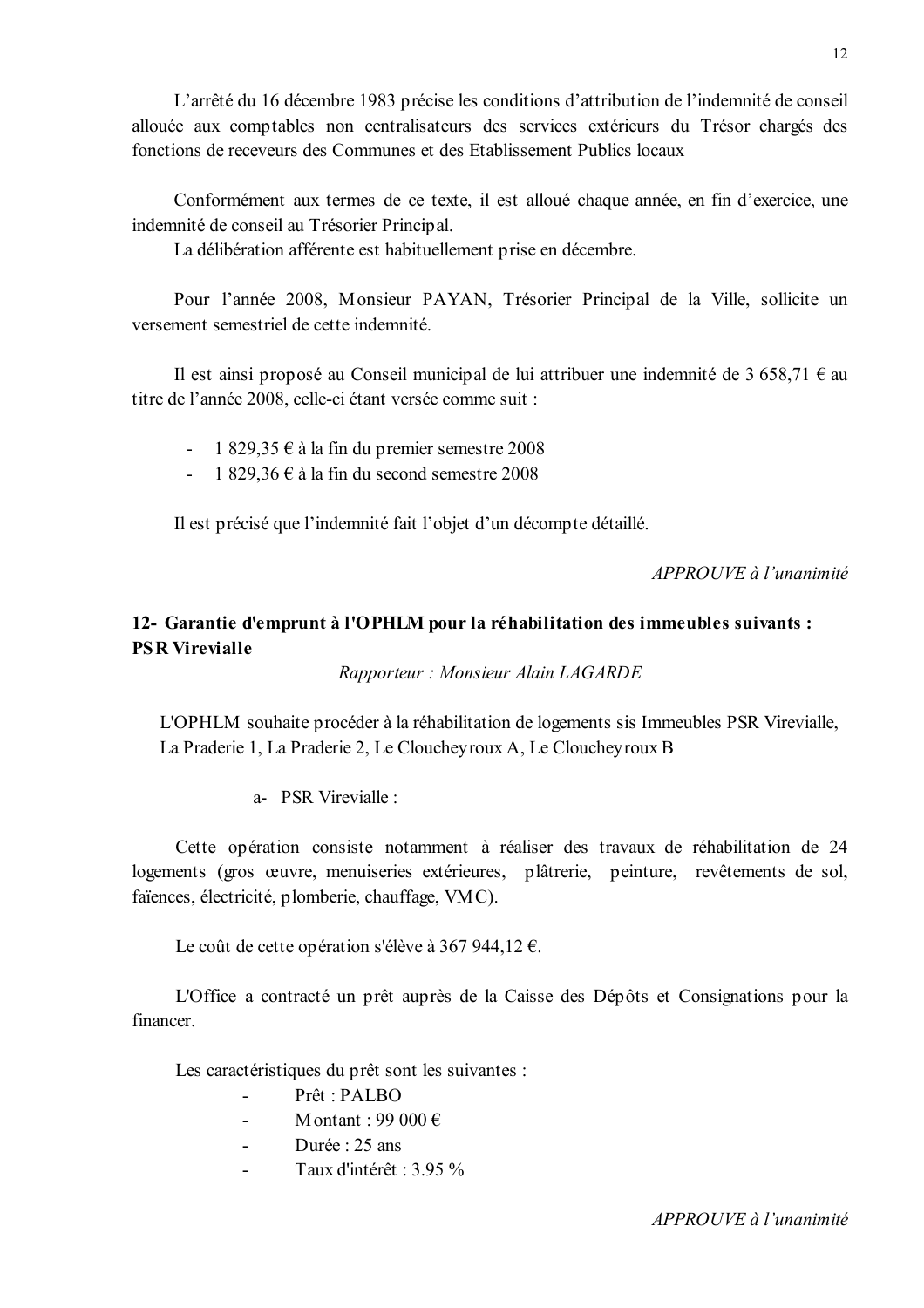### b- La Praderie 1

Cette opération consiste notamment à réaliser des travaux de réhabilitation de 50 logements (couverture, étanchéité, facades, menuiseries extérieures, plâtrerie, revêtements de sol, électricité, plomberie, ascenseurs, serrurerie, étanchéité des parois).

Le coût de cette opération s'élève à 665 321,41  $\epsilon$ .

L'Office a contracté un prêt auprès de la Caisse des Dépôts et Consignations pour la financer.

Les caractéristiques du prêt sont les suivantes :

- Prêt : PALBO
- Montant: 317 000  $\in$
- Durée  $\cdot$  25 ans L.
- Taux d'intérêt : 4.15 %  $\mathbf{r}$

 $APPROUVE$  à l'unanimité

c- La Praderie 2

Cette opération consiste notamment à réaliser des travaux de réhabilitation de 30 logements (couverture, étanchéité, façades, menuiseries extérieures, plâtrerie, revêtements de sol, électricité, plomberie, serrurerie)

Le coût de cette opération s'élève à 386 414,85  $\epsilon$ .

L'Office a contracté un prêt auprès de la Caisse des Dépôts et Consignations pour la financer

Les caractéristiques du prêt sont les suivantes :

- Prêt : PALBO  $\mathbf{r}$
- Montant  $\cdot$  219 300  $\in$  $\overline{a}$
- Durée : 25 ans
- Taux d'intérêt : 3.95 %  $\mathbf{r}$

 $APPROUVE$  à l'unanimité

#### d- Le Cloucheyroux A

Cette opération consiste notamment à réaliser des travaux de réhabilitation de 12 logements (façades, menuiseries extérieures, intérieures, plâtrerie, peinture, revêtements de sol, électricité, plomberie, chauffage, VMC).

Le coût de cette opération s'élève à 247 088,65 €.

L'Office a contracté un prêt auprès de la Caisse des Dépôts et Consignations pour la financer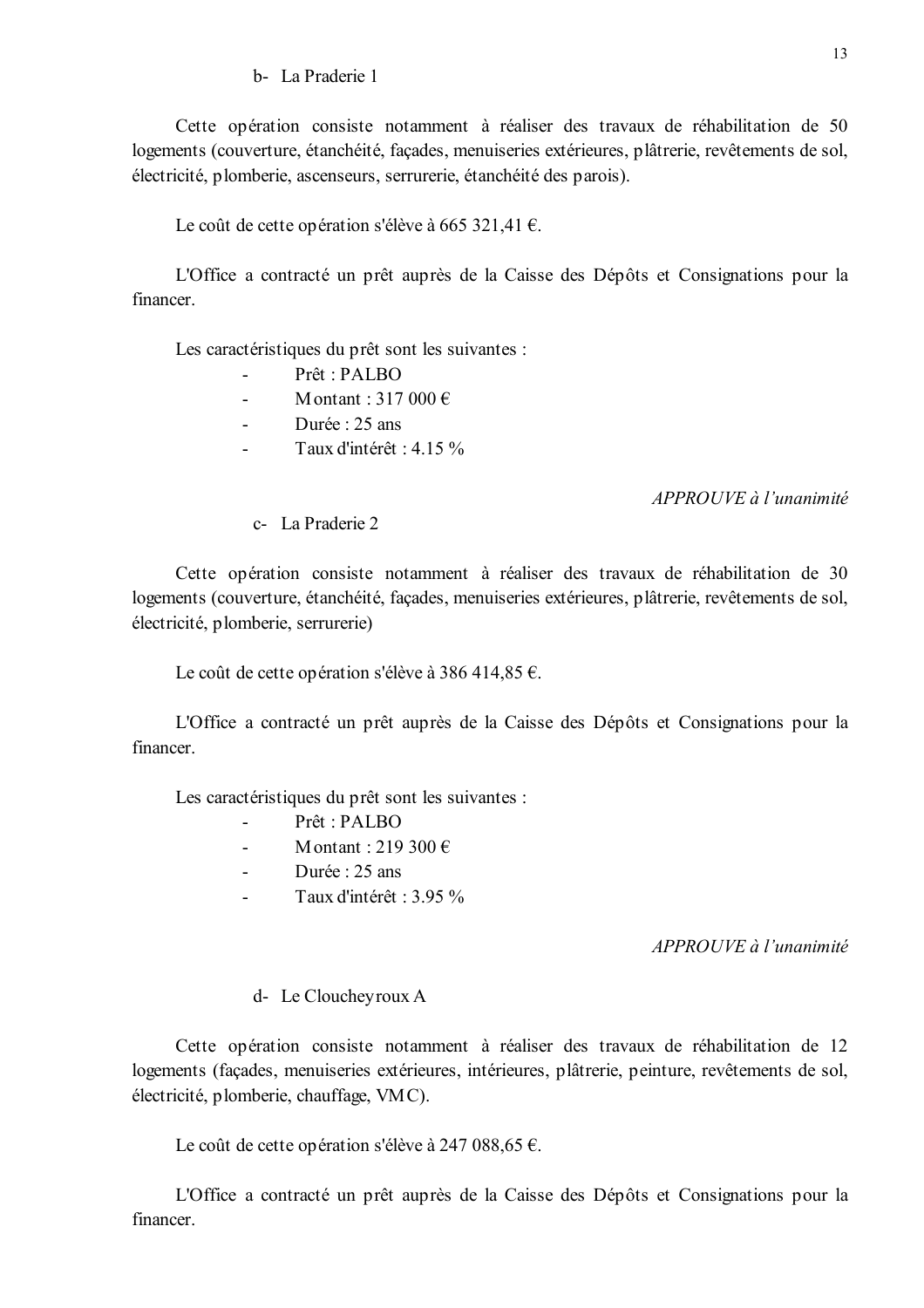Les caractéristiques du prêt sont les suivantes :

- $Prêt \cdot PALBO$
- Montant  $\cdot$  88 200  $\in$
- Durée : 25 ans  $\sim$
- Taux d'intérêt : 4.15 %

APPROUVE à l'unanimité

e- Le Cloucheyroux B

Cette opération consiste notamment à réaliser divers travaux de réhabilitation de 30 logements (menuiseries extérieures, intérieures, plâtrerie, peinture, revêtements de sol. électricité, plomberie, VMC).

Le coût de cette opération s'élève à 288 533,02 €.

L'Office a contracté un prêt auprès de la Caisse des Dépôts et Consignations pour la financer

Les caractéristiques du prêt sont les suivantes :

- $Pr^{\hat{a}t} \cdot PAL \cap$  $\mathbb{R}^2$
- Montant  $\cdot$  96.500 €
- Durée  $\cdot$  25 ans  $\mathbf{r}$
- Taux d'intérêt : 4,15 %  $\sim$

APPROUVE à l'unanimité

Il est proposé au Conseil Municipal d'accorder la garantie de la Ville pour les emprunts contractés par l'OPHLM pour la réalisation de ces actions.

13- Convention Publique d'Aménagement - Compte rendu d'activités à la collectivité sur les comptes arrêtés au 30 juin 2007 - Délibération complémentaire à la délibération du 30 juin 2007

Rapporteur: Monsieur Alain LAGARDE

Par délibération du 13 décembre 2007, le Conseil municipal a approuvé la compte rendu d'activité à la collectivité sur les comptes arrêtés au 30 juin 2007 afférent à la convention Publique d'Aménagement liant la Ville et la SEMABL.

Au vu des activités de ce compte-rendu, la Ville devait verser en 2008 à la SEMABL une participation d'équilibre s'élevant à 300 000 €.

Suite à l'émission du mandat correspondant par la Ville, le Trésorier Principal demande, pour procéder au règlement de la dépense, que le Conseil municipal prenne une délibération complémentaire à la délibération susmentionnée stipulant expressément le montant de la participation due par la collectivité.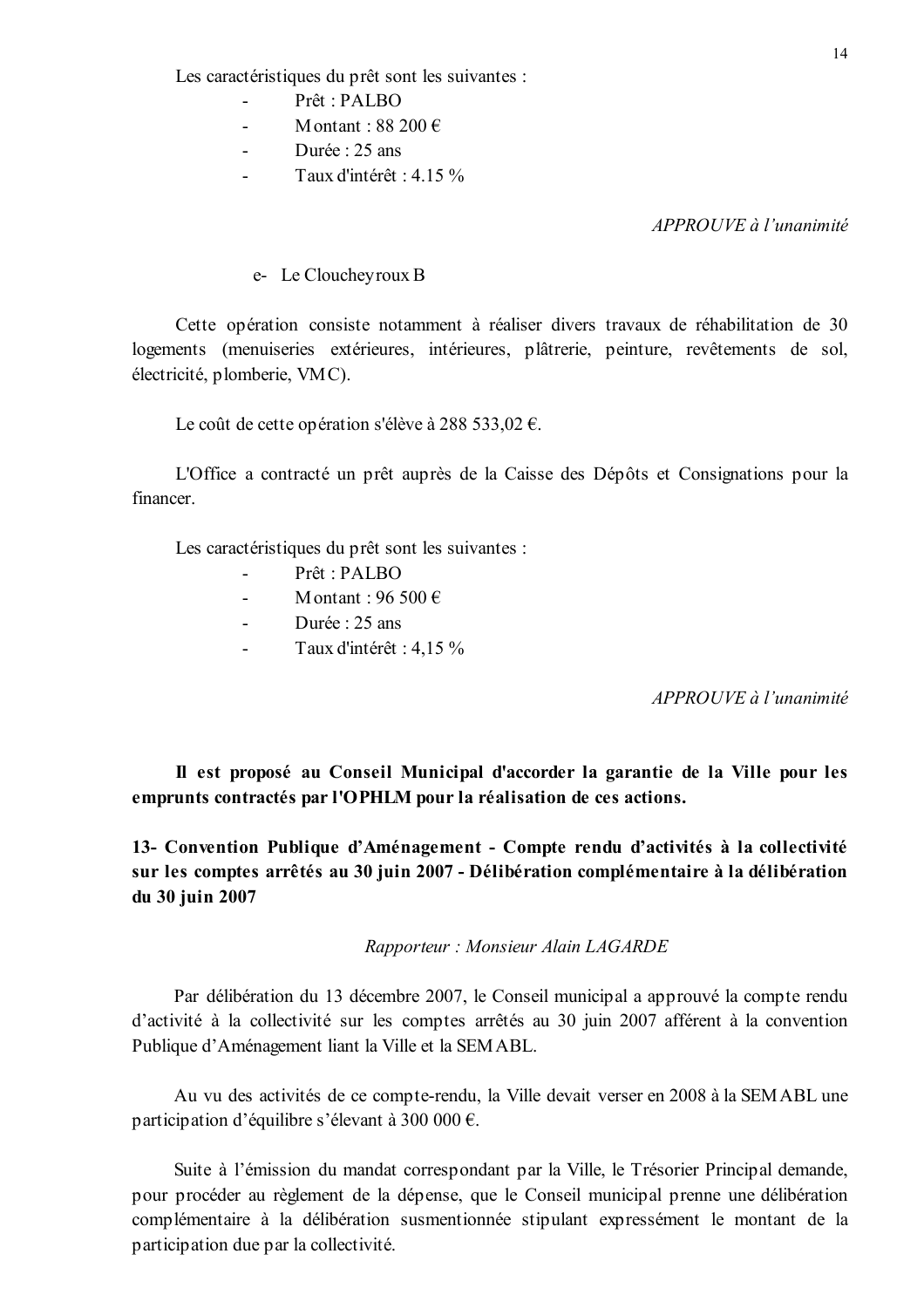Il est donc proposé au Conseil municipal de compléter en ce sens la délibération du 13 décembre 2007

 $APPROUVE \d0$  l'unanimité

## 14- Demandes de subventions au Département pour la réalisation de travaux de voirie au titre de la programmation 2008

Rapporteur: Monsieur Yves JUIN

Il est proposé au Conseil municipal de solliciter du Département, au titre de la programmation 2008, des subventions aussi élevées que possibles en vue de la réalisation des opérations de voirie suivantes :

a-Réfection de la chaussée Boulevard de la Lunade

Situé dans le quartier « Le Marquisat », à proximité du Lycée Professionnel René Cassin, de l'école des Fages et de l'école de Gendarmerie, le boulevard de la Lunade est un axe particulièrement fréquenté car, hormis la circulation très importante de poids lourds et de bus, beaucoup d'usagers l'empruntent pour contourner la ville par les hauteurs.

De plus l'état général de la voirie laisse apparaître une structure très détériorée et ce phénomène s'accroît rapidement notamment à cause de l'augmentation du trafic routier sur cet axe.

Le projet consiste donc à raboter partiellement cette chaussée entre le boulevard du Marquisat et la rue des Fages sur une distance de 700 ml environ, puis après la remise à niveau des ouvrages, à réaliser un enrobé de composition adapté à supporter ce trafic.

Le montant des travaux de voirie s'élève donc à 87 000,00 € HT soit 104 052,00 € TTC.

APPROUVE à l'unanimité

b-Réfection Côte de Poissac

Situé dans le quartier « Côte de Poissac », à proximité du quartier de Souilhac, cette rue est particulièrement fréquentée. En effet, beaucoup d'usagers l'empruntent pour sortir de la ville car elle raccourcit énormément le trajet et de plus, comme la circulation est en sens unique montant, elle permet d'éviter la rue du 4 Septembre où les croisements sont par endroit délicats.

De plus, l'état général de la voirie laisse apparaître une structure relativement détériorée et ce phénomène est accentué par un relief très prononcé de la chaussée et une difficulté à concentrer les eaux de ruissellement du fait de la présence de caniveaux en pierre ancienne très dégradés.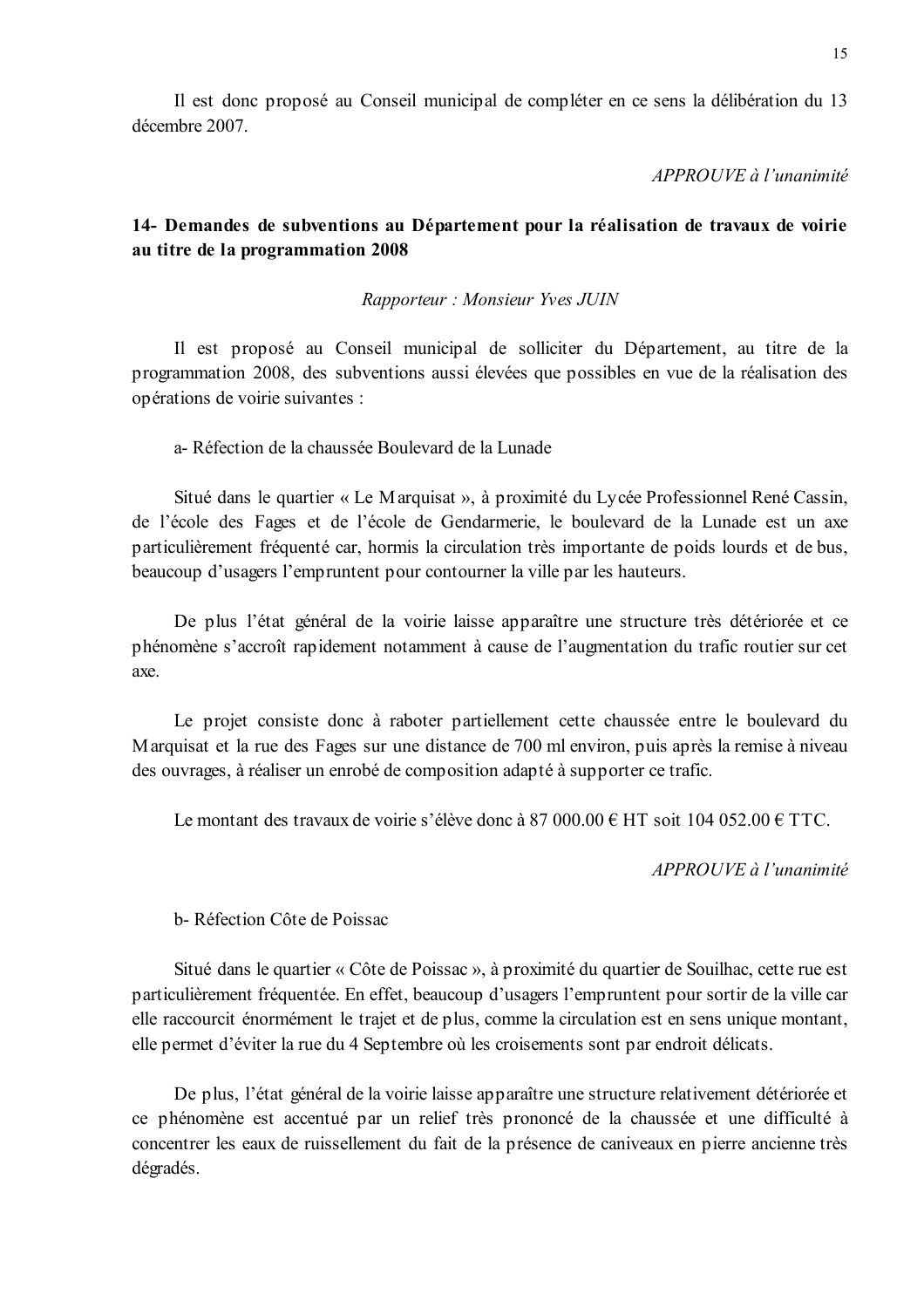Le projet consiste donc à remplacer les caniveaux existants, puis après la remise à niveau des ouvrages, à réaliser un enrobé de composition adapté à supporter un trafic sur une voie aussi pentue.

Ces travaux s'étalent sur une distance de 120 ml environ comprise entre la rue du 4 Septembre et la rue des Fontaines et le montant de ceux-ci s'élève donc à 17 000.00 € HT soit 20 332.00 € TTC.

APPROUVE à l'unanimité

c- Elargissement de la chaussée allée de Germain

Situé dans le quartier « Virevialle », à proximité de l'école primaire, cette allée ne présente pas actuellement un gabarit satisfaisant. En effet les véhicules de secours ne peuvent pas accéder à certaines habitations en cas de sinistre car cette rue est trop étroite.

Il convient donc de rendre l'intervention des véhicules de secours possible et par là même de faciliter l'accès des riverains à leurs propriétés.

Le projet consiste donc à terrasser d'un côté du chemin et à réaliser une structure de chaussée sur cette partie de voie afin de l'élargir de 2.00 ml. Il s'agit, en outre, de créer des ouvrages de collecte des eaux pluviales. Cela nécessite le déplacement des supports de lignes électriques.

Un revêtement de type bicouche viendra clôturer les travaux qui s'étaleront sur une distance de 60 ml environ depuis la jonction avec la rue de Germain. Le montant des travaux s'élève à 12 000,00 € HT soit 14 352,00 € TTC.

APPROUVE à l'unanimité

d-Reprise du revêtement de la chaussée Boulevard des Tamaris

Situé dans le quartier « Pièce Basse », à proximité de l'école de Gendarmerie, cette rue sert de grand giratoire dans le lotissement. En effet, beaucoup d'usagers ne font pas demi tour sur la chaussée mais préfèrent contourner les habitations dans un sens comme dans l'autre.

De plus, la voirie est dans un état de dégradation extrêmement avancé, sur un terrain localement très pentu.

Le projet consiste donc à reprofiler la chaussée, puis après la remise à niveau des ouvrages, à réaliser un revêtement général de type bicouche voire tricouche pour les secteurs les plus détériorés.

Ces travaux s'étalent sur une distance de 380 ml environ depuis la jonction avec le boulevard des Lilas et le montant de ceux ci s'élève donc à 35 000.00 € HT soit 41 860.00 € TTC.

APPROUVE à l'unanimité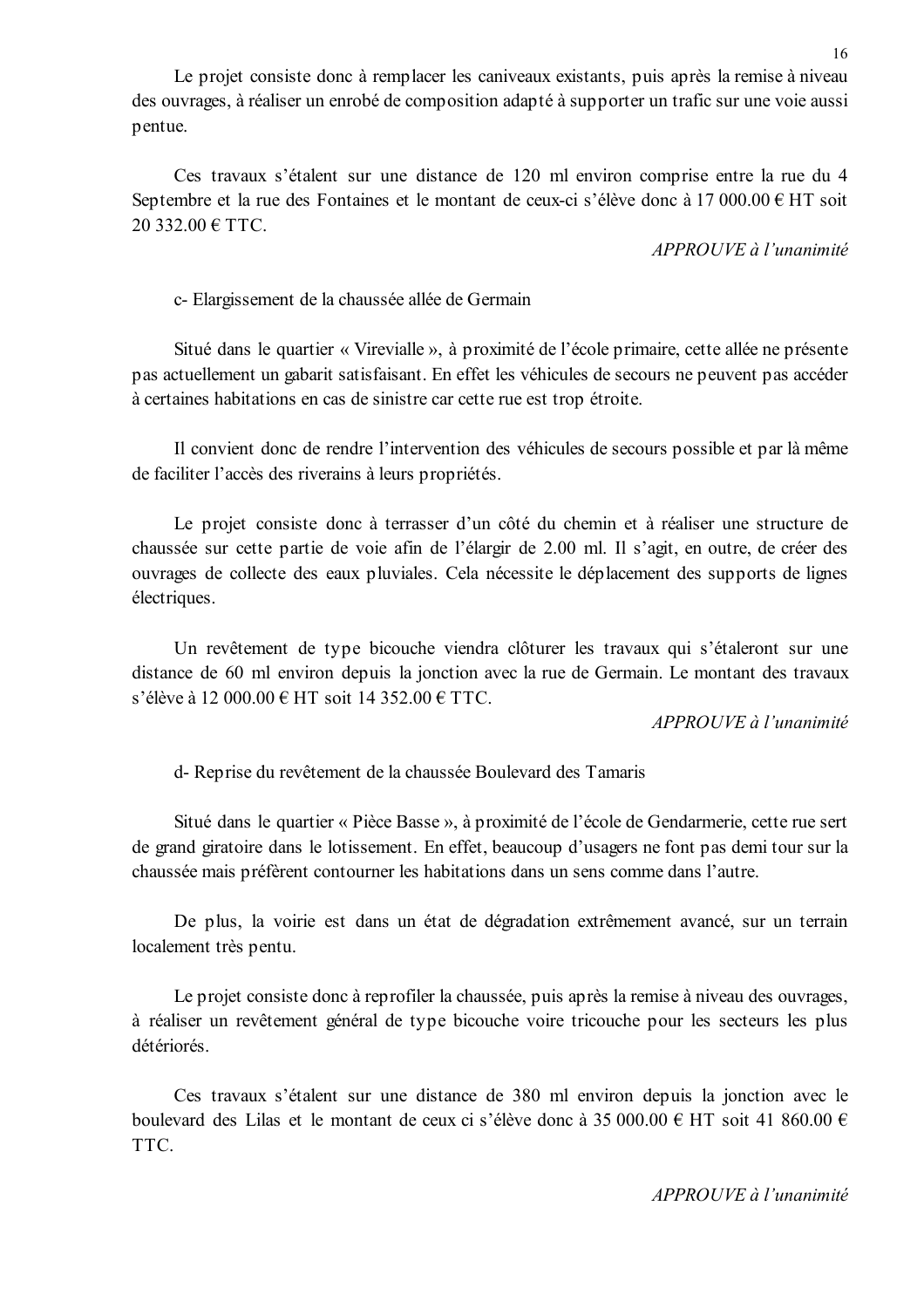# 15- Alimentation en énergie électrique de la médiathèque - Approbation de la convention de passage afférente à cette opération liant la Ville et Electricité Réseau **Distribution France (ERDF)**

Rapporteur: Monsieur Yves JUIN

Dans le cadre d'un projet d'alimentation en énergie électrique de la future médiathèque par Electricité Réseau Distribution France (ERDF), il est prévu la construction de nouvelles lignes basse et haute tension souterraines sur la propriété de la commune de TULLE.

# Il est proposé au Conseil Municipal : - d'approuver la convention de passage afférente - d'autoriser Monsieur le Maire à la signer.

Par délibération du 17 décembre 2004, la Ville a acquis au prix de 312 801  $\epsilon$  des terrains d'une superficie de 16 384 m<sup>2</sup> appartenant à la SNCF et à Réseau Ferré de France.

APPROUVE à l'unanimité

## 16- Avis sur l'adhésion au SIRTOM du Pays de Tulle de la commune de Lagarde - Enval

## Rapporteur: Madame Dominique GRADOR

La commune de Lagarde - Enval a demandé son adhésion au SIRTOM du Pays de Tulle.

Le comité syndical du SIRTOM s'est réuni le 10 décembre 2007 et a accepté le principe de l'adhésion de cette commune.

La délibération afférente a été notifiée aux communes membres du SIRTOM afin qu'elles se prononcent.

Il est donc demandé au Conseil municipal de rendre son avis sur l'adhésion de cette commune au SIRTOM du Pays de Tulle.

APPROUVE à l'unanimité

# 17- Désignation des délégués du Conseil Municipal au Comité d'Hygiène et de Sécurité Modification de la délibération du 26 mars 2008

### Rapporteur: Madame Dominique GRADOR

Une erreur dans la composition du Comité d'Hygiène et de Sécurité a eu lieu. Il convient de la revoir, Monsieur le Maire n'ayant pas été désigné comme représentant et n'ayant donc pas le droit de vote.

La composition actuelle est la suivante :

Titulaires: Dominique GRADOR, Michel CAILLARD Suppléants : Jean Louis SOULIER, Christian PRADAYROL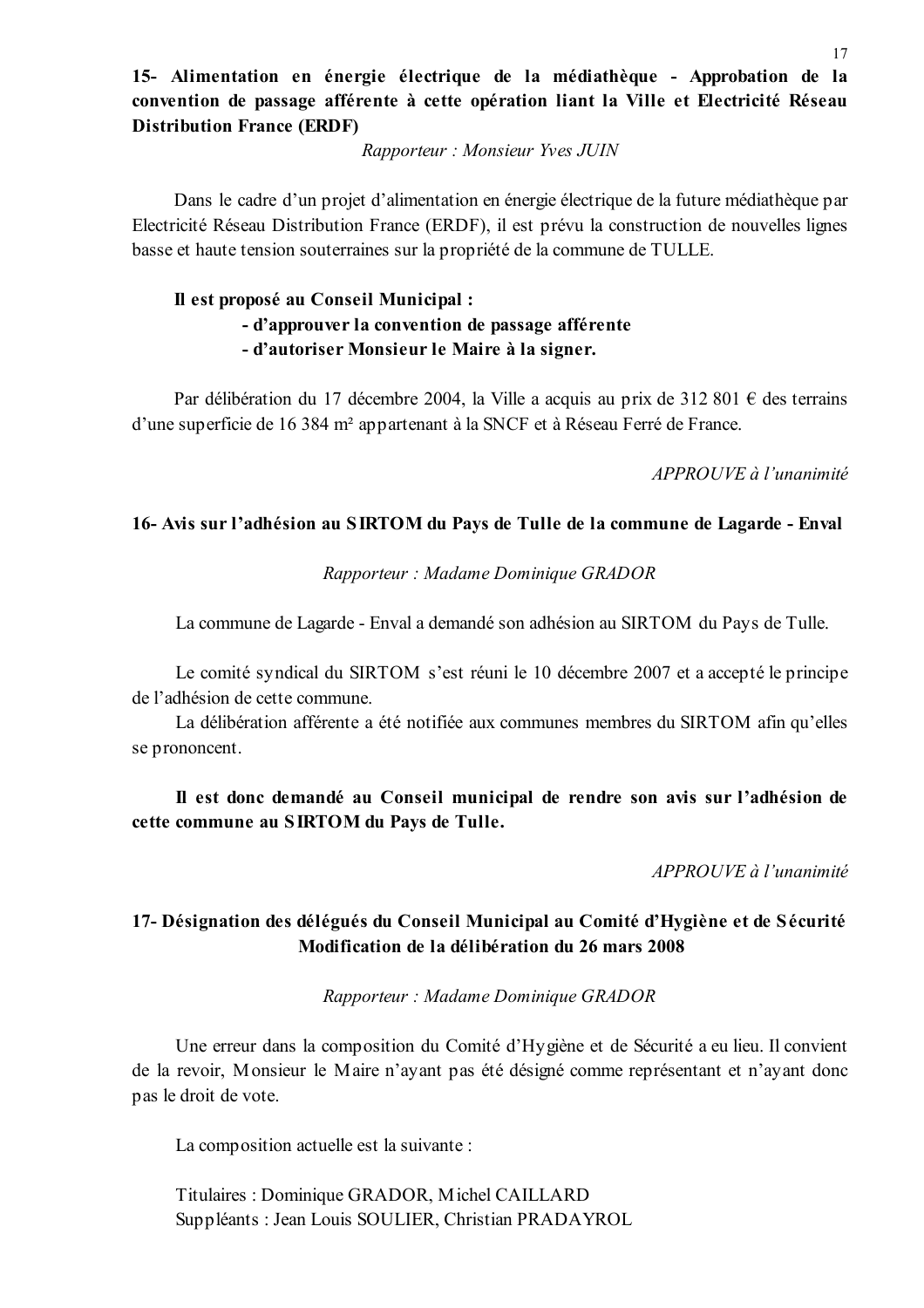## Il est proposé au Conseil Municipal de la modifier comme suit :

Titulaires: Bernard COMBES, Michel CAILLARD Suppléants: Dominique GRADOR, Christian PRADAYROL

 $APPROUVE$  à l'unanimité

## 18- Désignation des délégués du Conseil municipal aux Commissions Administratives Paritaires - Modification des délibérations du 26 mars 2008

Rapporteur : Madame Dominique GRADOR

Une erreur dans la composition des Commissions Administratives Paritaires a eu lieu. Il convient de la revoir, Monsieur le Maire n'ayant pas été désigné comme représentant et n'ayant donc pas le droit de vote.

La composition actuelle des CAP est la suivante :

Catégorie A :

- Titulaires: Alain LAGARDE, Yannik SEGUIN, Michel CAILLARD

- Suppléants : Pierrette DEZIER, Sylvie NONI, Christian PRADAYROL

Catégorie B :

- Titulaires : Alain LAGARDE, Yannik SEGUIN, Annette COMBASTEIL, Michel **CAILLARD** 

- Suppléants: Pierrette DEZIER, Sylvie NONI, Philippe BERNIS, Christian PRADAYROL

Catégorie C:

- Titulaires : Alain LAGARDE, Yannik SEGUIN, Annette COMBASTEIL, Elisa JEANTET **MAIRE, Michel CAILLARD** 

- Suppléants : Pierrette DEZIER, Sylvie NONI, Philippe BERNIS, Jean Louis RATHONIE, Christian PRADAYROL

Il est proposé au Conseil Municipal de la modifier comme suit :

Catégorie A :

- Titulaires: Bernard COMBES, Alain LAGARDE, Michel CAILLARD

- Suppléants: Pierrette DEZIER, Sylvie NONI, Christian PRADAYROL

Catégorie B :

- Titulaires: Bernard COMBES, Alain LAGARDE, Yannik SEGUIN, Michel CAILLARD

- Suppléants: Pierrette DEZIER, Sylvie NONI, Philippe BERNIS, Christian PRADAYROL

Catégorie C :

- Titulaires : Bernard COMBES, Alain LAGARDE, Yannik SEGUIN, Annette COMBASTEIL, Michel CAILLARD

- Suppléants : Pierrette DEZIER, Sylvie NONI, Philippe BERNIS, Jean Louis RATHONIE, Christian PRADAYROL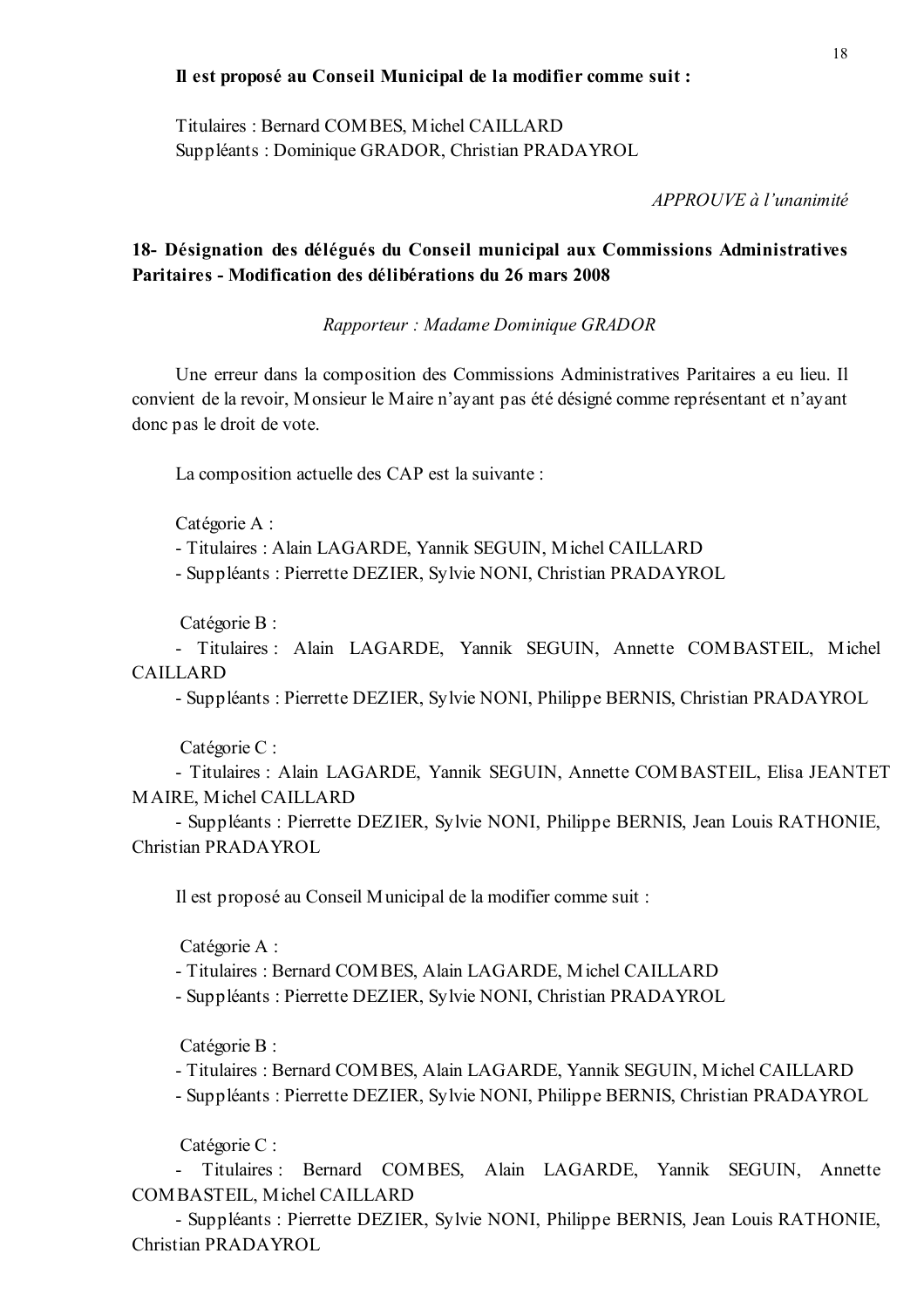$APPROIIVE$  à l'unanimité

## 19- Désignation des représentants de la Ville de Tulle à l'AIMAD

Rapporteur: Madame Dominique GRADOR

# a - au Conseil d'administration de l'Association pour l'Initiation aux Métiers d'Art et de création et leur Développement en Pays de Tulle (AIMAD)

Il est proposé au Conseil municipal, suite au renouvellement du Conseil municipal, de désigner les représentants de la Ville suivants au Conseil d'Administration de l'AIMAD :

Le Maire de Tulle ou son représentant : Alain LAGARDE, Maire-adjoint délégué aux A ffaires Culturelles

Six conseillers municipaux :

- Arlette Martin Cueille
- Elisa Jeantet Maire
- Sylvie Christophe
- Jocelyne Buge Chastanet
- Marylène Dupuy
- Patricia Colin

APPROUVE à l'unanimité

# b- à l'Assemblée Générale de l'Association pour l'Initiation aux Métiers d'Art et de création et leur Développement en Pays de Tulle (AIMAD)

Il est proposé au Conseil municipal de désigner les représentants de la Ville suivants à l'assemblée représentative de l'AIMAD :

Le Maire ou son représentant : Alain LAGARDE, Maire-adjoint délégué aux Affaires Culturelles

Huit conseillers municipaux :

- Arlette Martin -Cueille
- Elisa Jeantet Maire
- Sylvie Christophe
- Jocelyne Buge Chastanet
- Marylène Dupuy
- Patricia Colin
- Yves Meyrignac
- Nicole Dupuy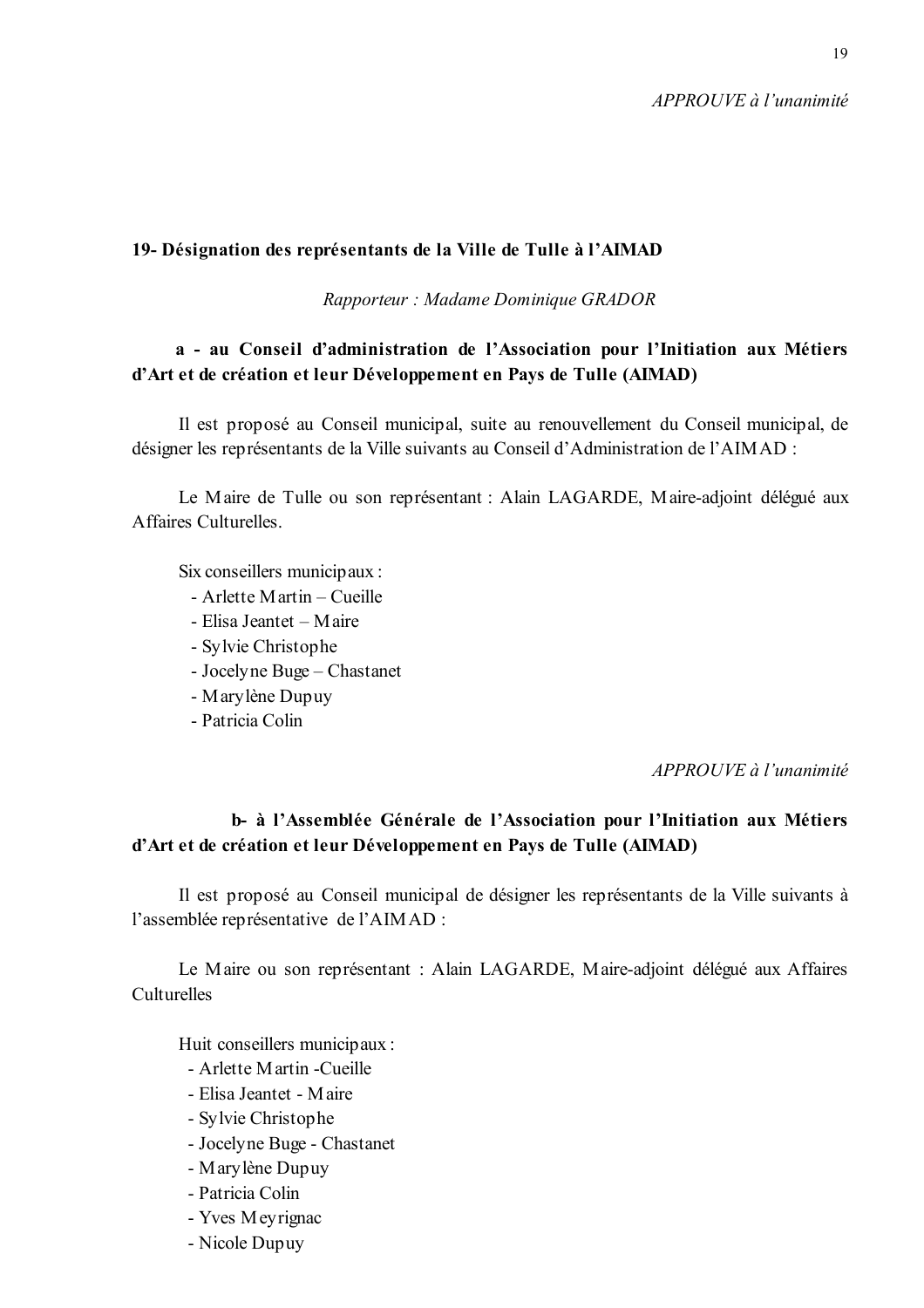## 20- Demande de subvention à la CAF pour Logement des Jeunes

Rapporteur: Madame Magali LACHASSAGNE

Depuis 2002, le Service Logement des Jeunes intervient auprès des jeunes afin de faciliter leurs démarches de recherche d'un logement et ainsi favoriser leur intégration dans la ville.

Ainsi, c'est 323 jeunes qui ont été recus, informés, conseillés en 2007 soit 10 % de plus qu'en 2006.

Des informations et permanences sont effectuées dans les établissements d'enseignements supérieurs à la période des inscriptions.

La CAF participe chaque année en subventionnant ce service d'aide aux jeunes dans le domaine du logement.

Il est proposé au Conseil municipal de solliciter, au titre de l'année 2008, une subvention à hauteur de  $3500 \text{ } \in$  auprès de la CAF pour financer cette action et d'autoriser Monsieur le Maire à entreprendre toutes les démarches afférentes.

APPROUVE à l'unanimité

21- Approbation d'une convention de collaboration artistique et pédagogique liant la Ville et l'association Des Lendemains qui Chantent pour l'organisation d'un concert

Rapporteur: Madame Elisa JEANTET-MAIRE

La Ville de Tulle et l'association Des lendemains qui Chantent souhaitaient organiser une manifestation afférente aux musiques actuelles.

Dans ce cadre un concert a été donné par la classe de musiques actuelles du Conservatoire à Rayonnement Départemental et par le groupe NOVO à la Salle des Musiques Actuelles le 24 mai 2008.

Il est proposé au Conseil municipal d'approuver la convention de partenariat définissant les modalités de cette action.

APPROUVE à l'unanimité

22- Approbation d'une convention liant la Ville et les propriétaires d'un fer à hosties du XIXème en vue du dépôt de cette pièce au Musée du Cloître.

Rapporteur: Madame Sylvie CHRISTOPHE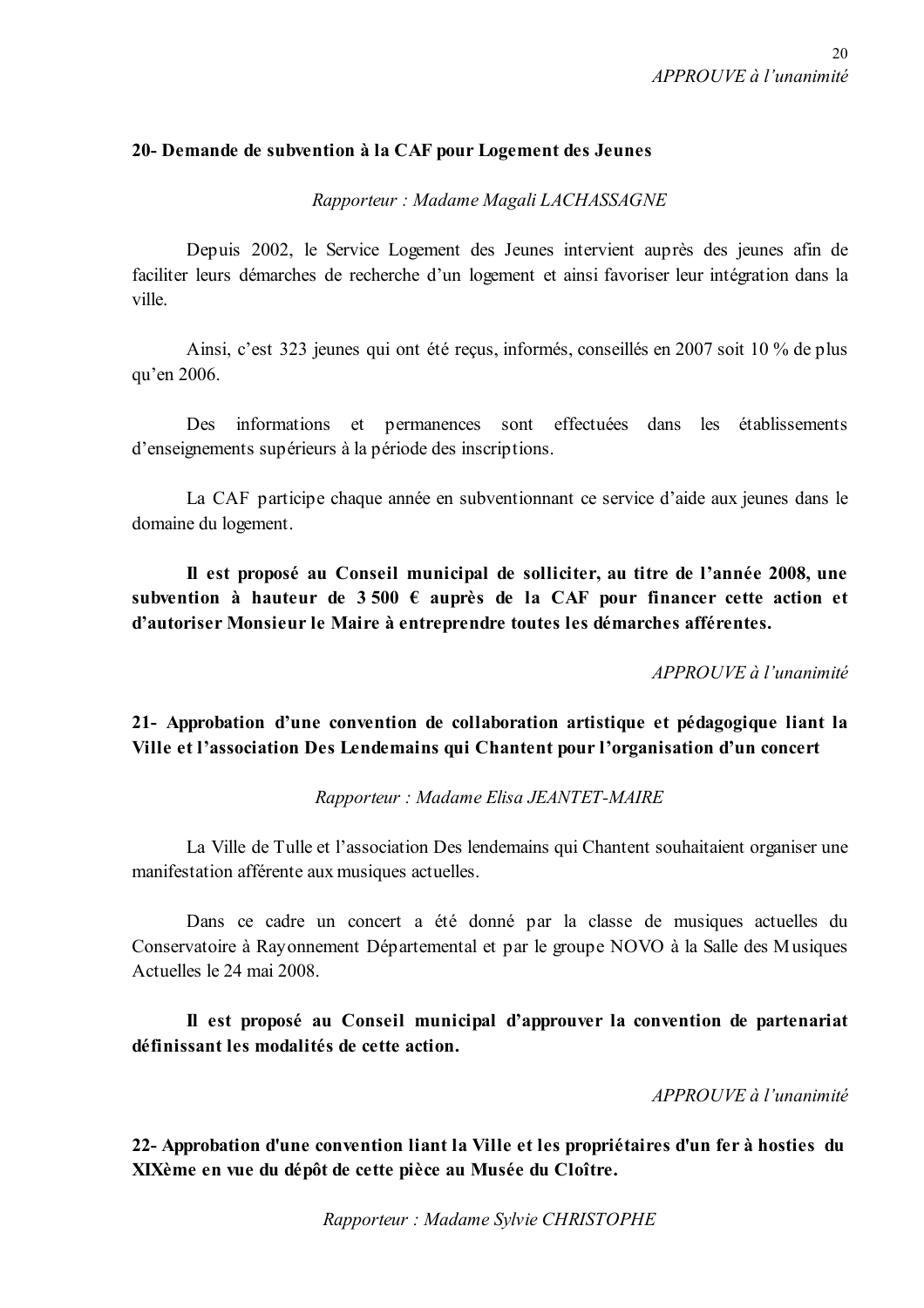Il est proposé à la Ville de Tulle par Monsieur Gilles QUINCY et Madame Dominique OUINCY de prendre en dépôt un fer à hosties en fer forgé du XIXème siècle, classé au titre des Monuments historiques.

Ce dépôt est consenti à titre gratuit.

## Il est demandé au Conseil municipal d'approuver la convention ci-annexée définissant les modalités de ce dépôt et d'autoriser Monsieur le Maire ou son représentant à le signer.

Il est précisé que le Conseil municipal a approuvé par délibération du 16 mai 2008, la convention afférente au dépôt d'un fer à hosties du XVème siècle appartenant aux mêmes propriétaires.

#### $APPROIIVF \d{d} l'unanimit\acute{e}$

23- Demande de subvention au Centre National du Livre pour l'achat d'ouvrages à diffusion lente dans le cadre de la construction de la médiathèque intercommunale du Pays de Tulle

### Rapporteur: Madame Arlette MARTIN-CUEILLE

Pour la dernière année, il est possible de demander une subvention auprès du Ministère de la Culture pour l'achat d'ouvrages dans le cadre d'une extension ou création de bibliothèques.

Pour ce faire, il convient d'envoyer un dossier au Centre National du Livre par l'intermédiaire de la DRAC avant le 30 juin 2008 comportant la délibération du conseil municipal précisant que la Ville de Tulle vote une enveloppe supplémentaire de 22 000 € sur le budget 2008, pour achats d'ouvrages, qui correspond à la subvention en retour. Il s'agit d'une opération « blanche » qui ne coûtera à terme rien de plus à la Ville de Tulle.

Il est donc demandé au Conseil municipal de solliciter une subvention au Centre National du Livre à hauteur de 22 000  $\epsilon$  pour l'achat d'ouvrages dans le cadre de la création de la future médiathèque.

 $APPROUVE$  à l'unanimité

#### 24- Acceptation de dons au Musée des Armes

Rapporteur: Monsieur Alain LAGARDE

a-Don d'un pistolet

Une donation a été proposée au Musée des Armes par Yvette COMBE, résidant à Saint Julien le Petit (87).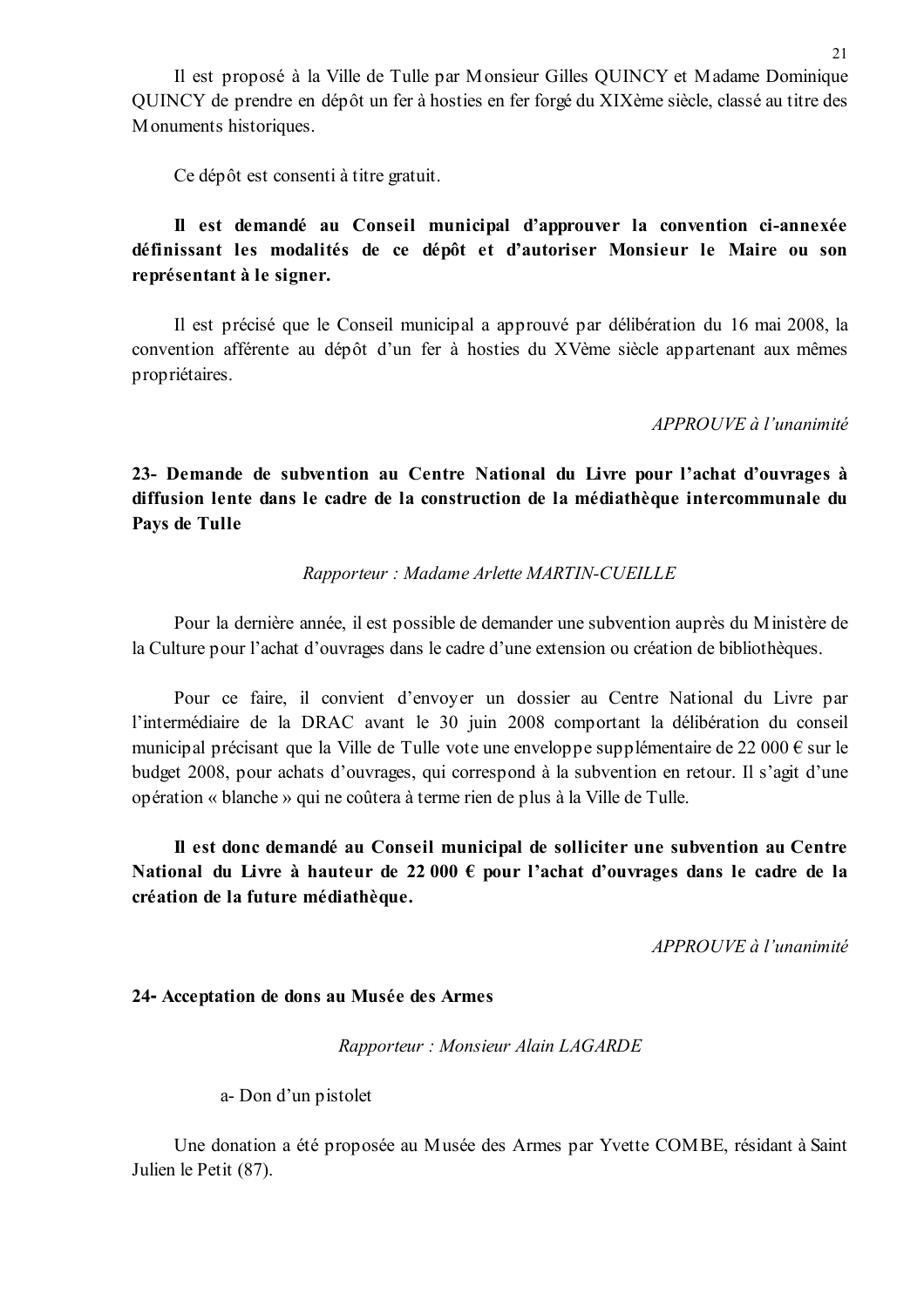Il s'agit d'un pistolet semi-automatique de marque MARTIAN, matricule 3378, calibre 6.35 qui a appartenu à Henri Chapeaublanc (1909-1994). L'arme a été acquise le 2 mars 1939 pour sa femme lorsqu'il a appris qu'il était réquisitionné.

Il s'agit d'une arme de 4<sup>ème</sup> catégorie, avec une housse (non d'origine) et son chargeur.

Il est demandé au Conseil municipal de valider l'entrée de ce pistolet dans les collections tullistes

 $APPROUVE \d{d} l'unanimit \d{e}$ 

b- Don d'une fraiseuse

Une donation a été proposée au Musée des Armes par Pierre SERRE, résidant à Tulle.

Il s'agit d'une fraiseuse miniature de marque HURE : une reproduction à échelle réduite dans les moindres détails. Cette pièce exceptionnelle a été réalisée par les amis et collègues de Pierre SERRE pour son départ en retraite de la Manufacture d'Armes de Tulle. Elle a été exposée au Musée des Armes à l'occasion de l'exposition temporaire « Les réalisations : Made in MANU».

Pierre SERRE, né le 3 février 1920 à Tulle était ajusteur de talent à la MANU (n° matricule G181), admis en 1939.

Il est demandé au Conseil municipal de valider l'entrée de cette fraiseuse miniature dans les collections tullistes.

APPROUVE à l'unanimité

Avis sur le demande présentée par le Président de la Communauté de Communes Tulle et Cœur de Corrèze en vue d'obtenir l'autorisation de réaliser des travaux d'arasement du seuil BWA sur la Corrèze

Ouestion retirée

## 25- Avis sur le projet de Schéma de Cohérence Territoriale du Pays de Tulle

Rapporteurs: Monsieur Michel BREUILH Monsieur Philippe BERNIS

Le périmètre du SCOT du Pays de Tulle a été arrêté le 12 août 2004 par Monsieur le Préfet de la Corrèze.

Le 24 février 2005 le comité syndical a décidé d'engager la procédure d'élaboration du SCOT confiée au bureau d'étude « Parcourir ».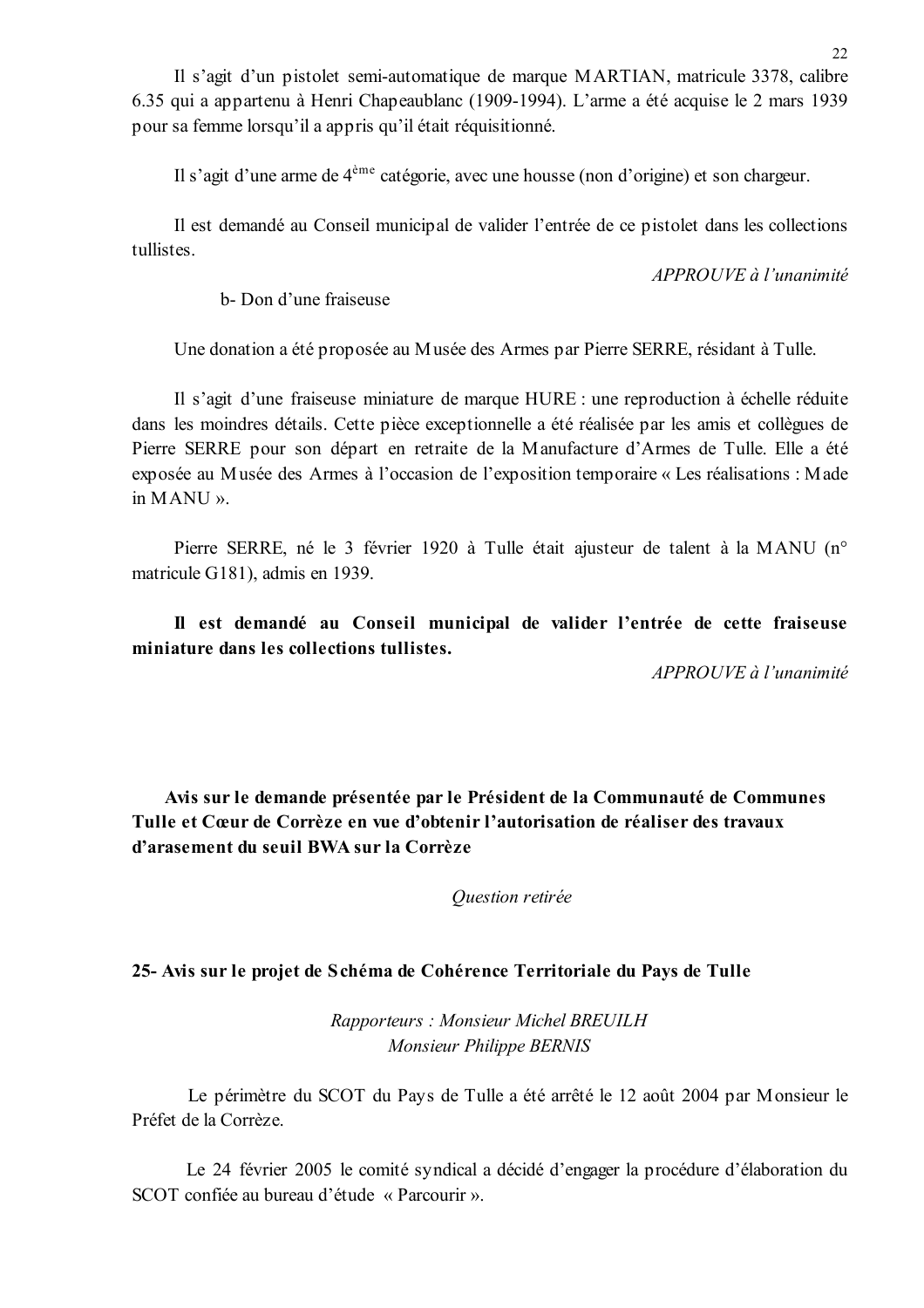Les Orientations Générales du Projet d'Aménagement et de Développement Durable ont été débattues au sein du comité syndical le 22 mars 2007.

Le 25 février 2008, le bilan de la concertation a été approuvé et le projet de SCOT arrêté par le comité syndical.

Conformément à l'article L 122-8 du Code de l'Urbanisme, le Conseil Municipal doit émettre un avis sur le schéma arrêté le 25 février 2008.

Le conseil municipal de la Ville de Tulle a été informé à chaque étape de l'élaboration du SCOT.

Le projet de SCOT se compose :

- d'un rapport de présentation intégrant le diagnostic déjà présenté au Conseil Municipal.

- du PADD qui a fait également l'objet d'une exposition dans la salle du Conseil Municipal,

- du DOG document d'orientations générales,

- des annexes techniques et documents graphiques.

D'ores et déjà, le projet de SCOT est pris en compte par la Ville de Tulle dans le cadre de l'élaboration en cours du Plan Local d'Urbanisme, (et en particulier les éléments du document d'orientation générale), qui définit :

- les grands équilibres spatiaux :

Une trame urbaine hiérarchisée.

La priorité à un accueil d'habitat économe en espace.

La prévention et la valorisation des espaces agricoles, naturels et forestiers.

- les orientations et prescriptions du PADD aux grands équilibres :

Affirmer le positionnement interrégional du bassin de Tulle.

Choisir la qualité environnementale, paysagère et patrimoniale comme fil conducteur de l'aménagement du territoire.

Favoriser la pérennisation et le renforcement d'une activité économique diversifiée. Promouvoir une mobilité durable

Il est proposé au Conseil municipal d'émettre un avis favorable sur le projet de Schéma de Cohérence Territoriale du Pays de Tulle tel qu'il a été arrêté le 25 février 2008.

Avis favorable

26- Création du Périmètre de Restauration Immobilière « Périmètre ZPPAUP continuité urbaine dense »

Rapporteur: Monsieur Michel BREUILH

Il est proposé au Conseil municipal :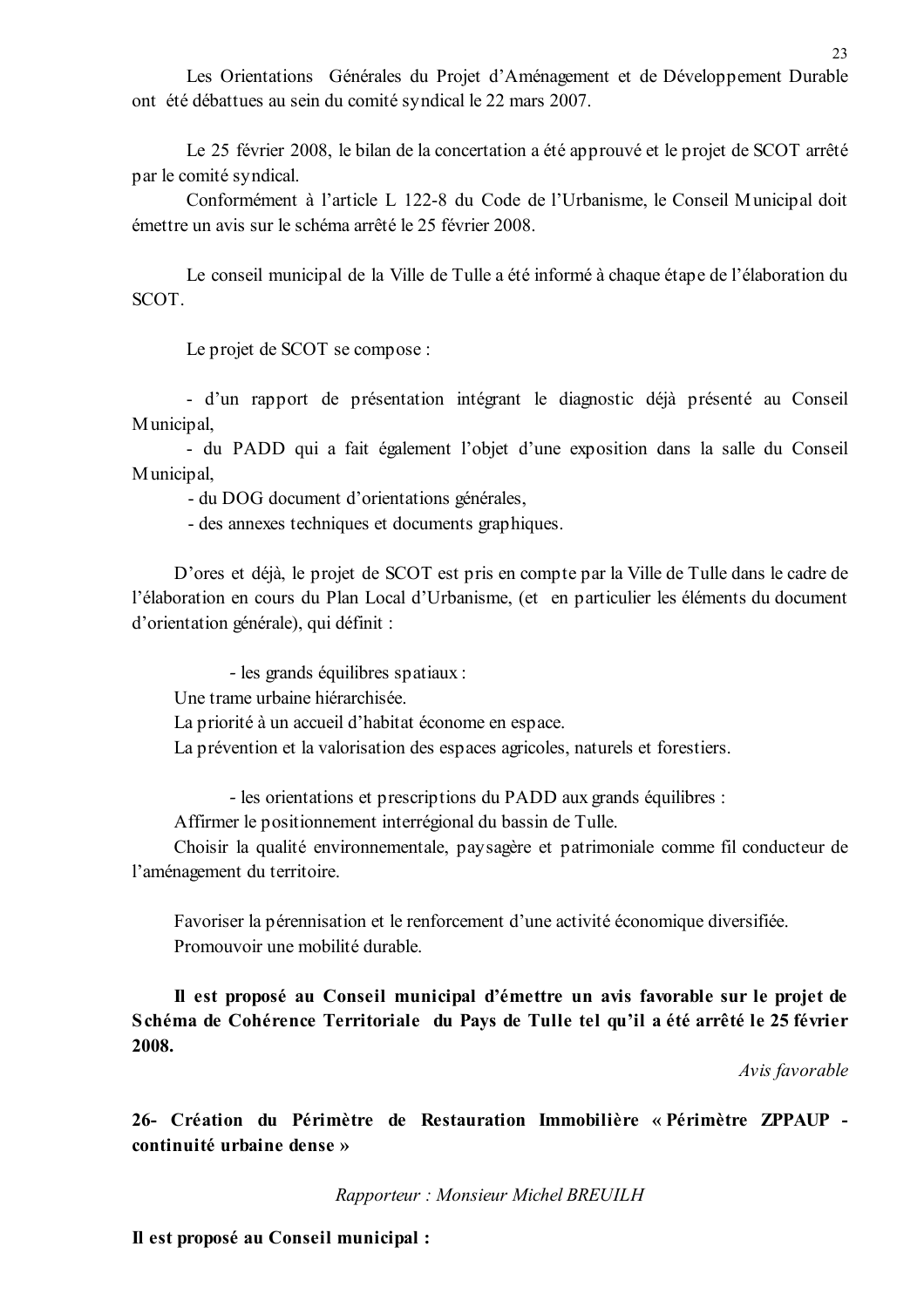- de décider le lancement d'une concertation préalable à la mise en place d'un sixième périmètre de restauration immobilière dénommé « Périmètre ZPPAUP -Continuité urbaine dense ».

- de préciser que cette concertation :
	- aura lieu du 1er au 19 septembre 2008.
	- fera l'objet d'un article dans la presse locale et Tul'Mag,

- fera l'objet de la mise à disposition de registres au Service Urbanisme et au bureau de la Semabl.

- d'autoriser Monsieur le Maire à entreprendre toutes les démarches afférentes et à signer tout document à intervenir.

APPROUVE à l'unanimité

### 27- Approbation de l'avenant n°15 à la CPA liant la Ville et la SEMABL

Rapporteur: Monsieur Michel BREUILH

L'avenant n°15 a pour but :

- d'anticiper la date de clôture de la Convention Publique d'Aménagement au 31 janvier 2009.

- d'organiser, au terme de la convention, le transfert de l'opération au futur aménageur qui sera désigné par la Ville de Tulle afin de permettre une poursuite cohérente de ladite opération d'aménagement.

Il est proposé au Conseil municipal :

• d'approuver l'avenant n°15 à la convention publique d'aménagement,

• d'autoriser Monsieur le Maire ou son représentant à signer ce document ainsi que tous ceux s'y rapportant.

APPROUVE à l'unanimité

## 28- Autorisation donnée au Maire à signer un sous-seing pour des terrains sis - à la Croix de Bar - aux Fages

### Rapporteur: Monsieur Michel BREUILH

Dans le cadre de son projet d'aménagement de lotissements, la commune de Tulle souhaite acquérir le terrain cadastré AZ N° 324 situé aux Fages appartenant aux Consorts MADELMONT ainsi que les terrains cadastrés BY N° 31, 32, 34, 35, 40, 41, 45 situés à la Croix de Bar appartenant à Monsieur et Madame BLEYGEAT.

En vue de l'aménagement desdits terrains une étude de faisabilité va être réalisée.

Les acquisitions des terrains se feront aux prix indiqués ci-dessous :

- Terrain situé aux Fages : 149 708,40 €

- Terrains situés à la Croix de Bar : 110 000  $\epsilon$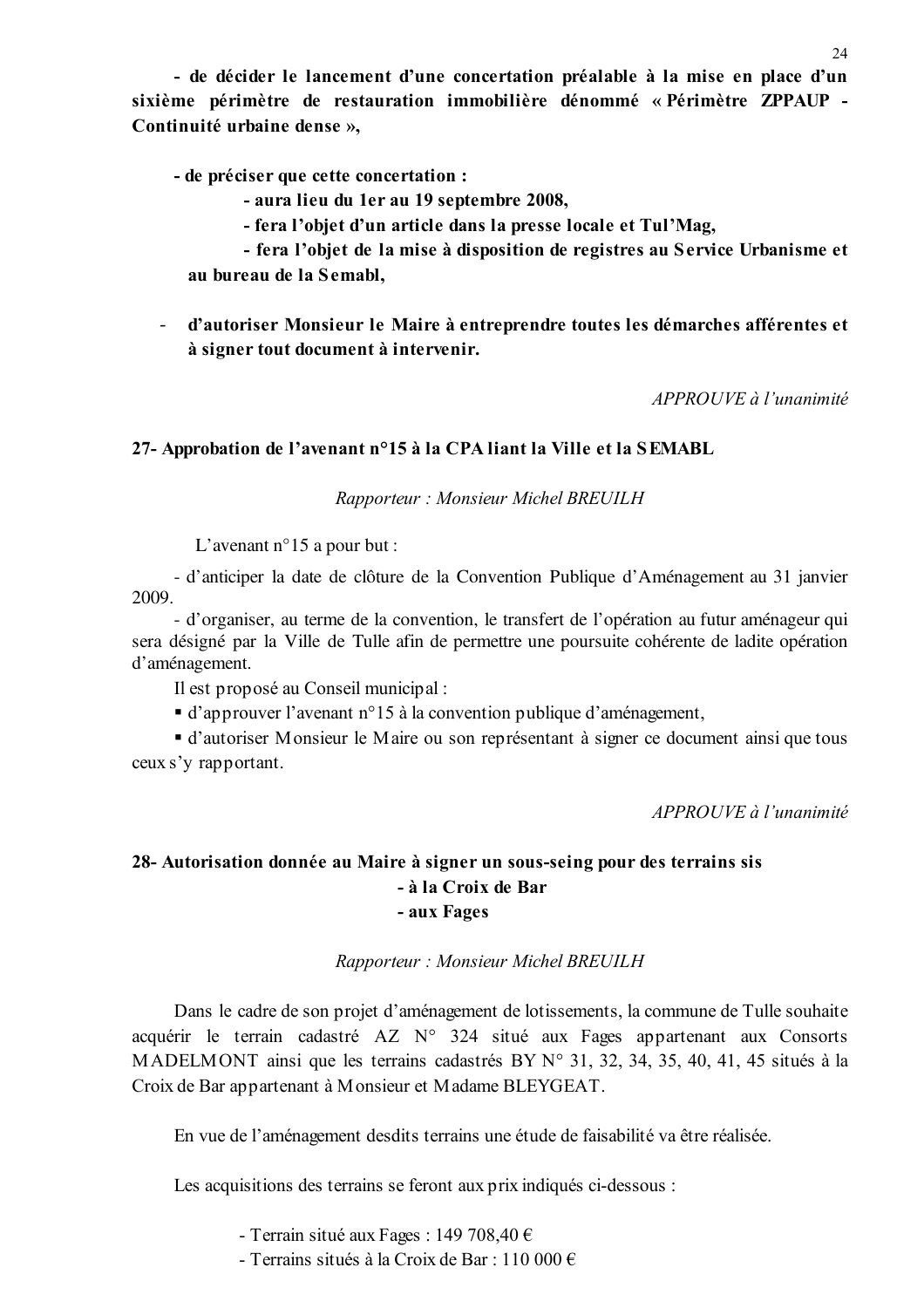Il est proposé au Conseil municipal d'autoriser Monsieur le Maire à signer les sous-seing relatifs à l'acquisition de l'ensemble de ces terrains.

> APPROUVE à l'unanimité Monsieur PRADAYROL ne prenant pas part au vote

#### 29- Cession d'un pavillon au Rodarel

Rapporteur: Monsieur Michel BREUILH

L'école de Gendarmerie a restitué à la commune, le pavillon situé 9, Impasse des Œillets au Rodarel de type 5 - cadastré AD N° 339.

La Ville de Tulle a procédé le 22 mai 2008 à la visite du pavillon auprès de particuliers.

Mademoiselle PLAZE et Monsieur OZER sont intéressés par l'acquisition dudit pavillon.

## Il est proposé au Conseil municipal de céder ce pavillon au prix de 105 000  $\epsilon$  hors frais d'acte.

Les frais d'acte seront à la charge de l'acquéreur.

APPROUVE à l'unanimité Monsieur PRADAYROL ne prenant pas part au vote

### 30 - Acquisition d'une parcelle cadastrée BK n° 250 sise boulevard Jean Audiau

### Rapporteur: Monsieur Michel BREUILH

La Ville de Tulle a été informée de la vente d'un terrain situé Boulevard Jean Audiau. Ce terrain constructible d'une superficie de 1265 m<sup>2</sup> présente un grand intérêt pour la commune. Il permet de renforcer ses réserves foncières en vue de la création de logements.

Mr et Mme VEDRENNE sont propriétaires de la parcelle cadastrée BK N° 250 et l'agence Immobilière BLAEZ est chargée de la vente dudit terrain.

# Il est proposé au Conseil municipal d'acquérir ladite parcelle au prix de 36 200  $\epsilon$ hors frais d'acte et d'autoriser Monsieur le Maire à signer le compromis de vente.

Les frais d'acte seront à la charge de la commune.

APPROUVE à l'unanimité Monsieur PRADAYROL ne prenant pas part au vote

## 31 - Acquisition de la parcelle cadastrée BL n°177 sise Boulevard Jean Audiau

Rapporteur: Monsieur Michel BREUILH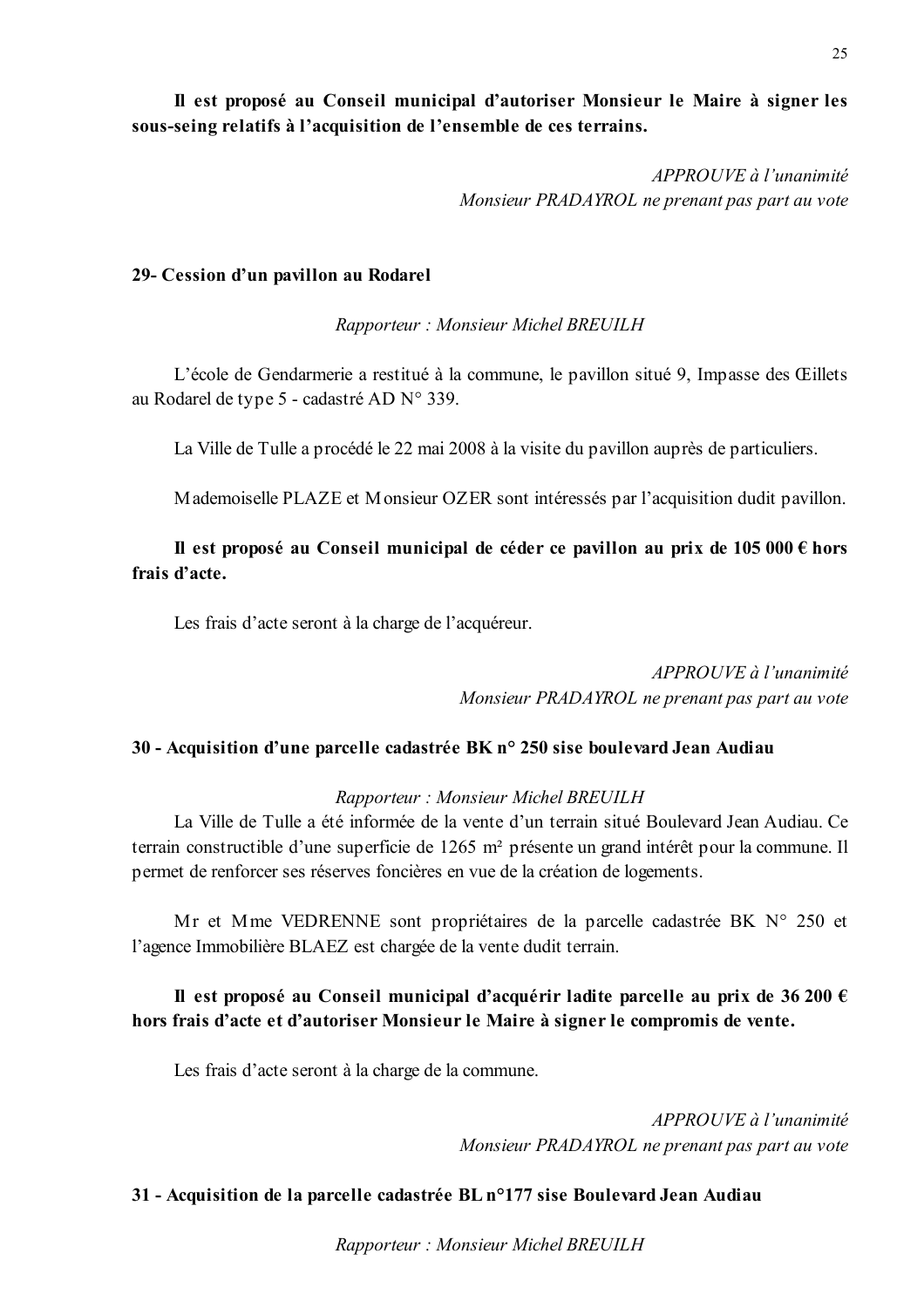Conformément à l'article R 213-8 du Code de l'Urbanisme, la commune de Tulle souhaite exercer son droit de préemption sur la parcelle cadastrée BL N° 177 située Boulevard Jean Audiau appartenant à Madame Suzanne PRADIER aux prix et conditions fixées dans la déclaration d'intention d'aliéner n°08T0062 du 8 avril 2008.

Cette préemption est motivée par le projet de mise en place d'une gestion d'eaux pluviales sur la parcelle concernée.

Il est proposé au Conseil municipal d'acquérir la parcelle cadastrée BLN° 177 au prix de 1500 euros hors frais d'acte et d'autoriser Monsieur le Maire ou son représentant à entreprendre les démarches afférentes et à signer tout document à intervenir.

Les frais d'acte seront à la charge de la commune.

APPROUVE à l'unanimité Monsieur PRADAYROL ne prenant pas part au vote

#### 32 - Acquisition d'un chemin à Maure

Rapporteur : Jean-Louis SOULIER

La commune de Tulle a été sollicitée par les riverains d'un chemin situé à Maure appartenant à Madame ROUX. Ce chemin est en mauvais état et les riverains ont des difficultés à accéder à leur propriété. Celui-ci devra être aménagé par la commune avec une raquette de retournement dorénavant obligatoire pour les voies en impasse.

Madame ROUX propriétaire est d'accord pour céder gratuitement le chemin à la commune.

# Il est proposé au Conseil municipal d'acquérir gratuitement les parcelles cadastrées BV N° 450, 452, 454 et une partie seulement de la BV N° 494. L'emprise exacte du chemin sera définie selon un document d'arpentage.

Les frais d'acte et d'arpentage seront à la charge de la commune.

 $APPROUVE \d{d} l'unanimit$ Monsieur PRADAYROL ne prenant pas part au vote

# 33- Occupation d'un logement dans les locaux de l'Ecole Joliot Curie - Autorisation d'occupation du domaine public par un particulier

Rapporteur: Monsieur Michel BREUILH

Par délibération en date du 20 juin 2003, la Ville de Tulle avait accordé à Madame SURGET, directrice de l'école Joliot-Curie, la possibilité d'occuper un logement de fonction. Celle-ci souhaite résilier le contrat afférent (départ à la retraite) à compter du 30 juin 2008.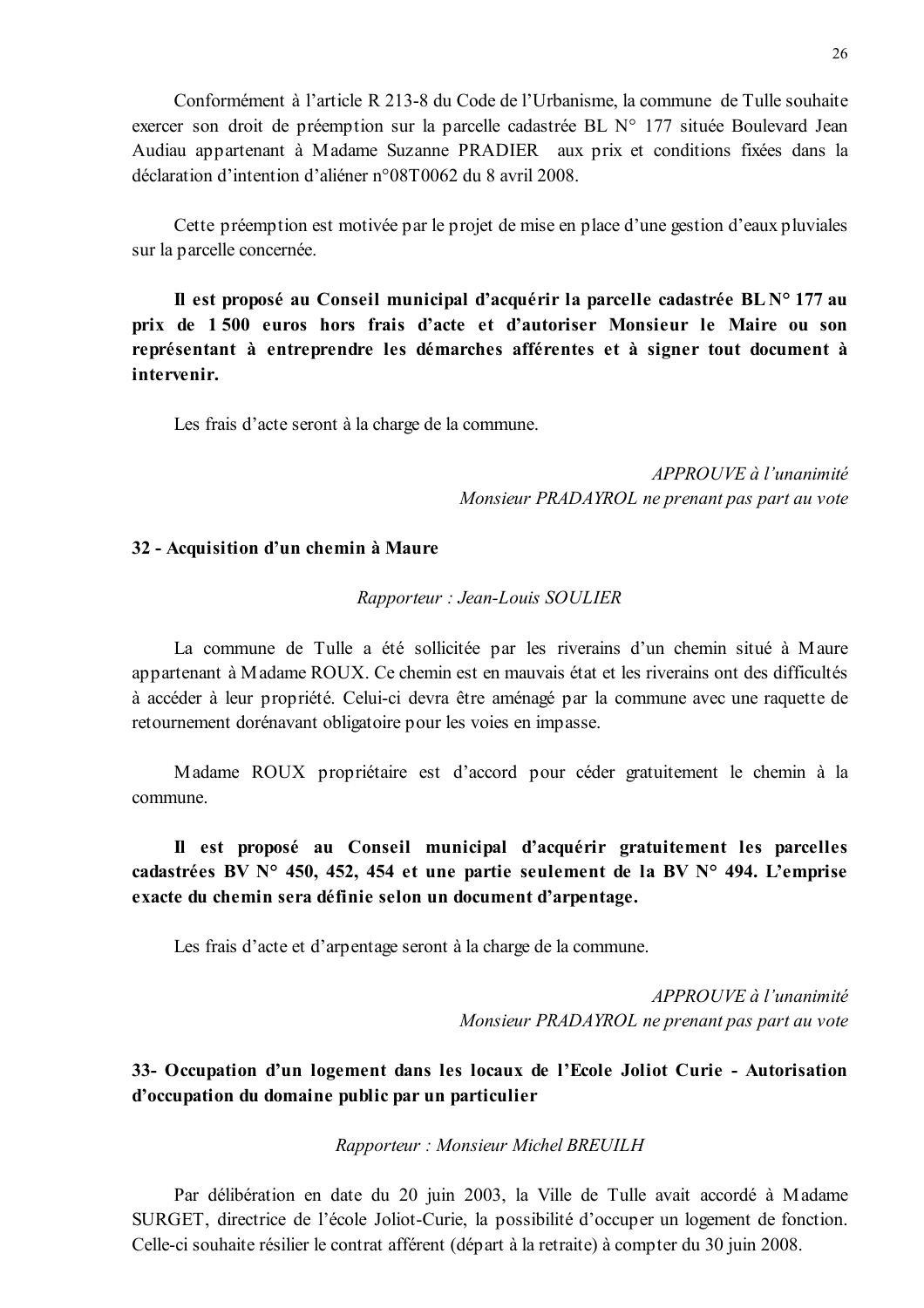En conséquence, il est proposé au Conseil municipal de résilier le contrat de Madame SURGET et d'autoriser Madame SCUTTENAIRE à occuper le logement libéré à compter du 1<sup>er</sup> juillet 2008. Le montant de la redevance pour occupation du domaine public communal (logement de type 2) sera de 200  $\epsilon$  par mois.

APPROUVE à l'unanimité

34 - Approbation d'une convention liant la Ville et la Communauté de communes Tulle et Cœur de Corrèze pour la mise à disposition de cet établissement public d'un professeur d'enseignement artistique chargé d'initier les enfants à la pratique du chant choral dans les écoles du territoires communautaire

Rapporteur : Monsieur le Maire

Un des professeurs de Musique du Conservatoire à Rayonnement Départemental de musique et de danse employé par la Ville de Tulle est amené à faire de multiples interventions liées à son emploi sur le territoire communautaire.

Il a été décidé par conventionnement entre la Ville et la Communauté de Communes que tous ses frais (hors salaire) seraient pris en charge par la Communauté de Communes. Celle-ci vient d'en approuver le principe.

Il est donc demandé au Conseil Municipal d'approuver cette convention et d'autoriser le Maire ou son représentant à le signer.

APPROUVE à l'unanimité

# 35- Création d'un poste de chargé d'animation commerciale et de développement économique

Rapporteur : Monsieur le Maire

Un chargé de mission contractuel, va être recruté, afin d'assurer un soutien au développement économique de la Ville, d'appuyer efficacement l'animation commerciale et de mettre en place une démarche de développement du commerce et de l'artisanat.

La personne recrutée devra :

# 1/ PARTICIPER AU SOUTIEN AU DEVELOPPEMENT ECONOMIQUE DE LA **VILLE**

Elle aura pour missions :

\* Elaboration de propositions en matière de dispositifs d'accueil et d'aide aux entreprises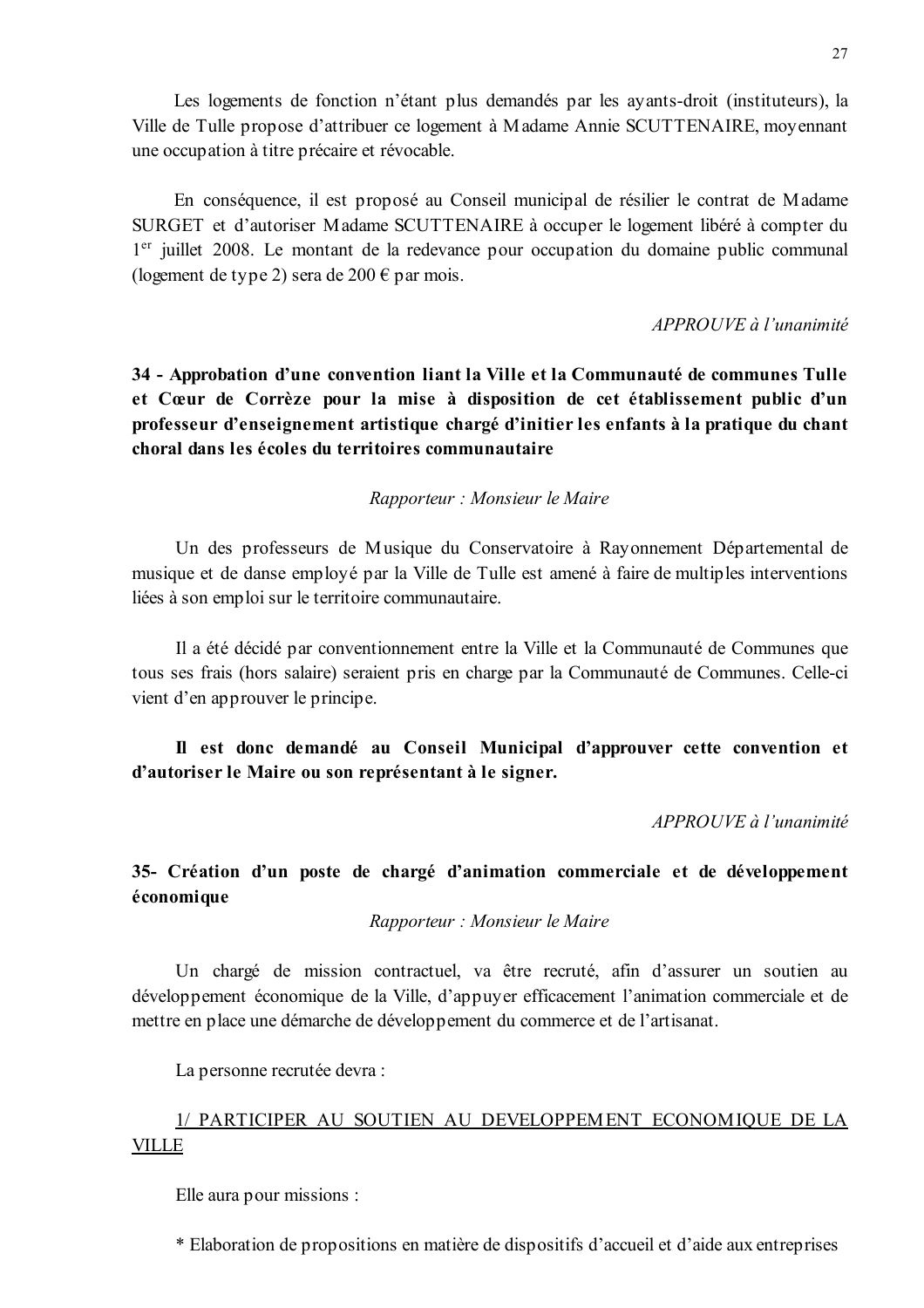\* Assistance et conseil auprès des élus en matière de développement économique

\* Fournir des argumentaires techniques pour arbitrer et opérer des choix

\* Accueil et information auprès des chefs d'entreprise et des porteurs de projets

\* Informer le créateur d'entreprise sur les questions préalables à son projet (statuts, financement, marché, partenaires) et le conseiller dans ses démarches. Assurer son orientation vers les chambres consulaires

\*Rencontrer les créateurs et dirigeants d'entreprise pour définir la nature et les enjeux de leur projet

\*Effectuer la mise en relation avec l'ensemble des partenaires locaux

\* Instruction et accompagnement des projets d'entreprise : création, implantation, développement

\* Gestion et promotion de l'offre de services de la collectivité en matière de développement économique

\* Gérer des bases de données sur le marché de l'immobilier d'entreprise et sur l'évolution du tissu économique local

 $\ast$ Organiser la représentation de la collectivité lors d'événements professionnels et promotionnels

\* Développement et animation des partenariats et des réseaux professionnels

## 2/ APPUYER A L'ANIMATION COMMERCIALE

Elle aura pour missions :

\* Programme d'actions collectives

\* Elaborer un programme d'actions collectives, précis et évalué.

\*Rechercher et mobiliser les financements publics (Europe, Etat, Région, Département...) et privés.

\*Promotion et animation \*Relations entre le commerce et l'espace public

### 3/ SUIVI / EVALUATION

Elle aura pour missions :

\*Mettre en place un observatoire du tissu commercial

\*Créer et animer un comité de pilotage qui assure la gestion du projet et veille au respect des objectifs et des axes qui auront été définis

\*Mettre en place et tenir à jour un tableau de bord. Celui-ci, il comprendra un ensemble d'indicateurs, mis en place dès le début du processus, qui permettront d'évaluer les effets des actions menées et de communiquer sur les résultats obtenus.

\*Assurer la communication interne (calendrier annuel des réunions et des actions, diffusion des comptes-rendus, etc..).

Il est demandé au Conseil municipal, afin de mener à bien cette action, de créer à compter du 1<sup>er</sup> juillet 2008 un poste de chargé de mission contractuel employé sur le grade d'attaché territorial.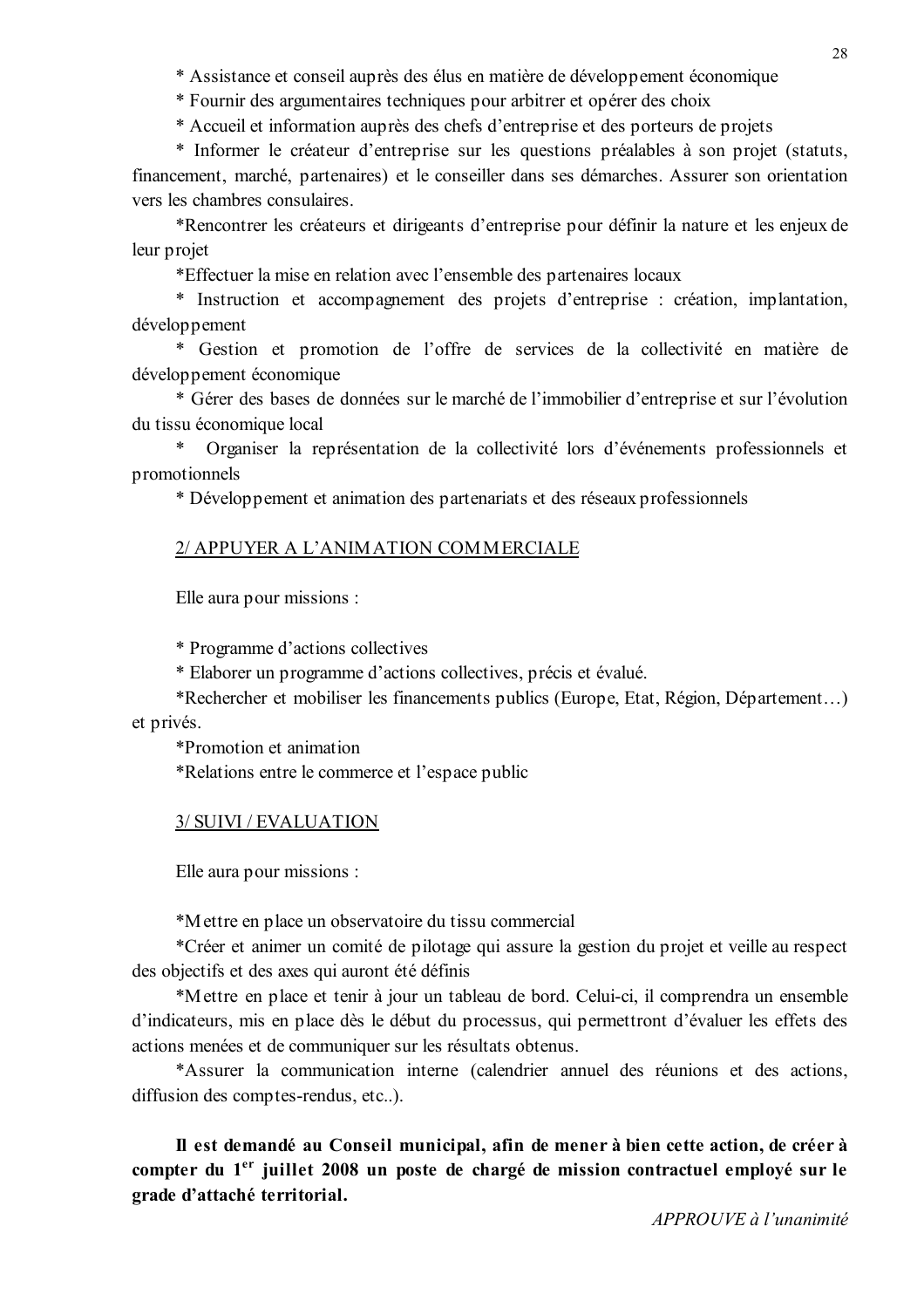#### 36 - Création d'un poste de collaborateur de cabinet

#### Rapporteur : Monsieur le Maire

L'article 110 de la loi du nº 84-53 du 26 janvier 1984 portant dispositions statutaires relatives à la fonction publique territoriale stipule : « l'autorité territoriale peut, pour former son cabinet, librement recruter un ou plusieurs collaborateurs et mettre librement fin à leurs fonctions »

L'effectif maximal fixé selon la strate démographique à laquelle appartient la Ville de Tulle par le décret n° 87-1004 du 16 décembre 1987 relatif aux collaborateurs de cabinet des autorités territoriales (article 10, 11, 12 et 13) est de une personne.

Dans le cadre de la mise en place de son secrétariat, Monsieur le Maire souhaite créer un poste de collaborateur de cabinet à compter du 1<sup>er</sup> juillet 2008. Il sera pourvu dans le cadre d'un recrutement interne.

Celui-ci assurera son secrétariat particulier, la gestion de son agenda et de ses rendez-vous en coordination avec celui du Directeur Général des Services, la gestion de son courrier, le secrétariat du bureau municipal et du groupe liste majoritaire ainsi que la coordination avec les services et la population.

Il sera rémunéré sur la base de la grille indiciaire de rédacteur.

#### Il est demandé au Conseil municipal d'approuver la création de ce poste.

APPROUVE à l'unanimité

## 37 - Demandes de subventions au Fonds d'Insertion des Personnes Handicapées de la **Fonction Publique**

#### Rapporteur : Monsieur le Maire

Une subvention de 900  $\epsilon$  a été demandée pour une formation visant à faciliter la communication entre une personne malentendante et ses collègues de travail entendants, avec utilisation de la langue des signes. Le règlement interviendra dans les 8 jours suivant la réception de la facture

La formation, qui se déroulera sur Tulle et concernera au total 5(ou 6) agents démarrera en septembre 2008.

Pour cette année, un accord a été donné pour une participation à la prise en charge des frais liés à l'acquisition d'un nouvel appareil auditif pour un agent malentendant pour un montant de 1285.57  $\epsilon$  soit le solde de la somme restant à la charge de l'agent.

Un dossier de demande de prise en charge du coût des aménagements nécessaires pour le recrutement d'un agent handicapé moteur vient d'être déposé.

Un accord de principe a déjà été donné dans la limite du plafond alloué soit  $10.000 \text{ } \epsilon$ .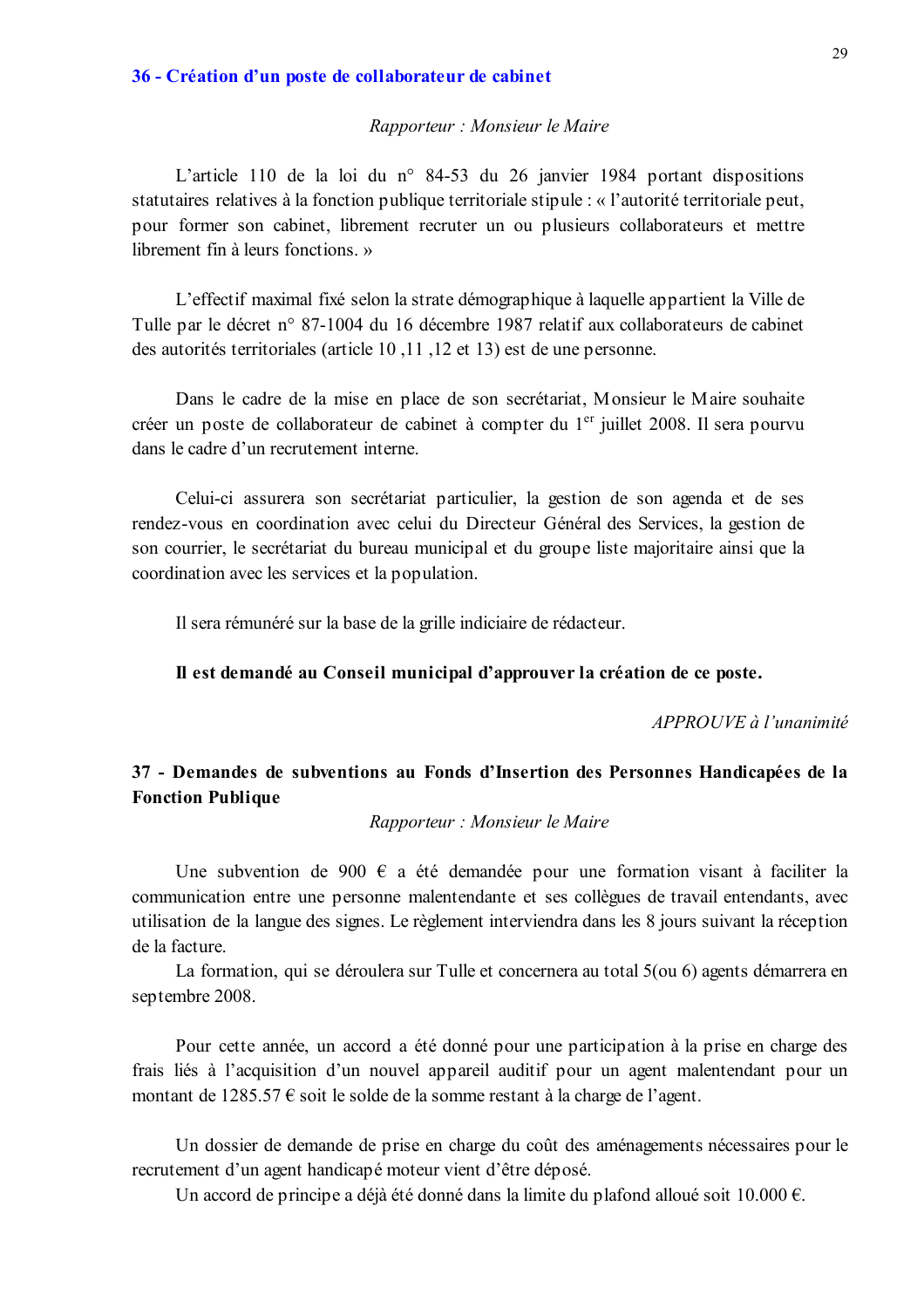Il est donc demandé au Conseil Municipal d'approuver le principe de ces demandes de subventions.

APPROUVE à l'unanimité

#### 38 - Extension du bénéfice de la Carte Arc-en-ciel aux Personnes Handicapées

Rapporteur: Madame Pierrette DEZIER

Le CCAS de la Ville de Tulle attribue depuis le 29 janvier 1998 une carte Arc-en-ciel aux demandeurs d'emploi, stagiaires de la formation professionnelle, contrats aidés, et leurs familles (domiciliés à Tulle) sous conditions de ressources.

Cette carte Arc-en-ciel permet l'accès :

- au centre aquarécréatif à un tarif minoré de 60%,

- aux musées et à la médiathèque gratuitement.

Pour les personnes handicapées, la pratique aquatique peut être utilisée comme un moyen de relaxation et de lien social

Considérant les demandes de personnes en situation de handicap concernant cette pratique, il est proposé au Conseil municipal d'étendre le bénéfice de la carte Arc-en-ciel :

- aux titulaires de la carte d'invalidité,

- aux personnes avant une reconnaissance qualité travailleur handicapé  $(ROTH)$ domiciliées sur Tulle et sous conditions de ressources. (cf barème)

Cette décision prendra effet au 1<sup>er</sup> juillet 2008.

Le CCAS est chargé d'instruire les dossiers d'attribution de la carte Arc-en-ciel aux personnes handicapées.

Une évaluation sur l'impact de cette mesure sera présentée en conseil municipal en décembre 2008

APPROUVE à l'unanimité

## 39 - Décision relative à la reconduction de l'accord cadre afférent à la mise en œuvre de stages de citoyenneté

Rapporteur: Madame Pierrette DEZIER

Par délibération du 30 mars 2007, le Conseil municipal a approuvé l'accord cadre relatif à la mise en œuvre du stage de citoyenneté. Après avoir effectué un bilan annuel des stages de citoyenneté en Corrèze, le Service Pénitentiaire d'Insertion et de Probation de la Corrèze (SPIP) souhaite reconduire cette opération pour les années à venir.

Il convient de rappeler que ces stages de citoyenneté sont prévus par les lois du 9 septembre 2002 et du 9 mars 2004 comme « sanction éducative » et, éventuellement, mesure alternative aux poursuites.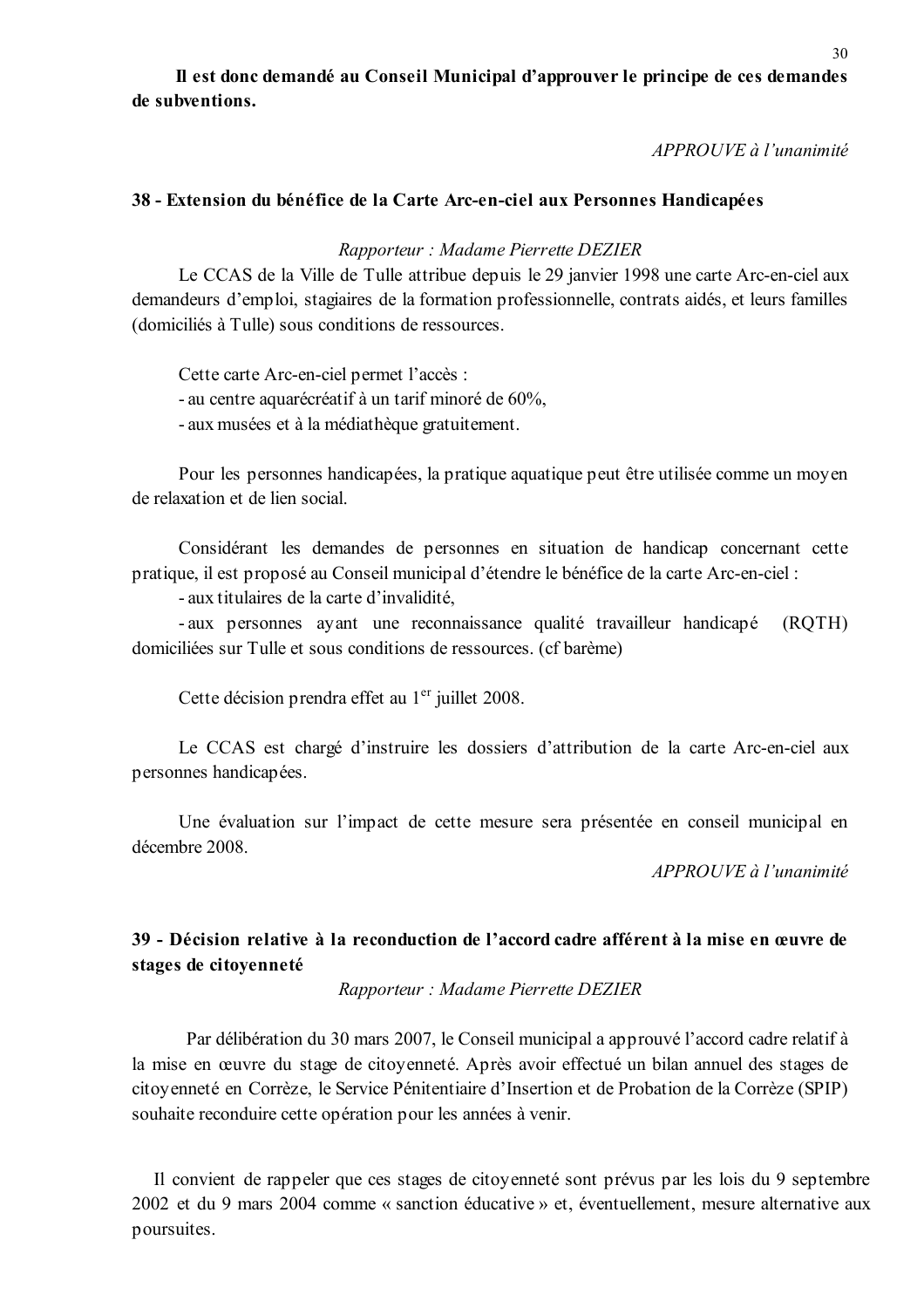Il est précisé que Monsieur Diederichs intervient à ce titre. Les services du SPIP souhaitent cependant qu'un autre élu local puisse être désigné dans ce cadre.

#### Il est proposé au Conseil municipal :

- de se prononcer sur la reconduction de l'accord cadre afférent à la mise en œuvre des stages de citovenneté

- de désigner Madame Pierrette Dézier, ou tout élu municipal disponible, pour intervenir en qualité d'élu local lors de certaines sessions.

#### APPROUVE à l'unanimité

40 - Approbation d'une convention liant la Ville et le SDIS afférente aux modalités d'utilisation du parking Saint Pierre dans le cadre de manœuvres effectuées par une équipe spécialisée du SDIS

#### Rapporteur: Monsieur Philippe BERNIS

Le Service Départemental d'Incendie et de Secours souhaite réaliser, à partir des infrastructures du parking Saint Pierre, l'entraînement d'une équipe spécialisée du Service Départemental d'Incendie et de Secours.

Cette équipe effectuera principalement des descentes en rappel à partir de la facade arrière du parking.

Ces entraînements pourront se réaliser lors de l'ouverture au public du parking mais ne gêneront en aucune façon son fonctionnement.

Il est proposé au Conseil municipal d'approuver la convention afférente ciannexée.

#### $APPROIIVE$  à l'unanimité

41- Approbation d'avenants au marché d'exploitation et de gestion du réseau de transports urbains de la Ville de Tulle

#### Rapporteur: Monsieur Philippe BERNIS

Transport à la Demande - Création de nouveaux arrêts - Avenant n°5 au marché

Il convient de revoir les arrêts de desserte du transport à la demande en particulier sur le secteur de CITEA en cours de restructuration et sur le secteur de Mulatet afin de mieux desservir les zones d'activités commerciales et artisanales

Quatre nouveaux arrêts seront créés :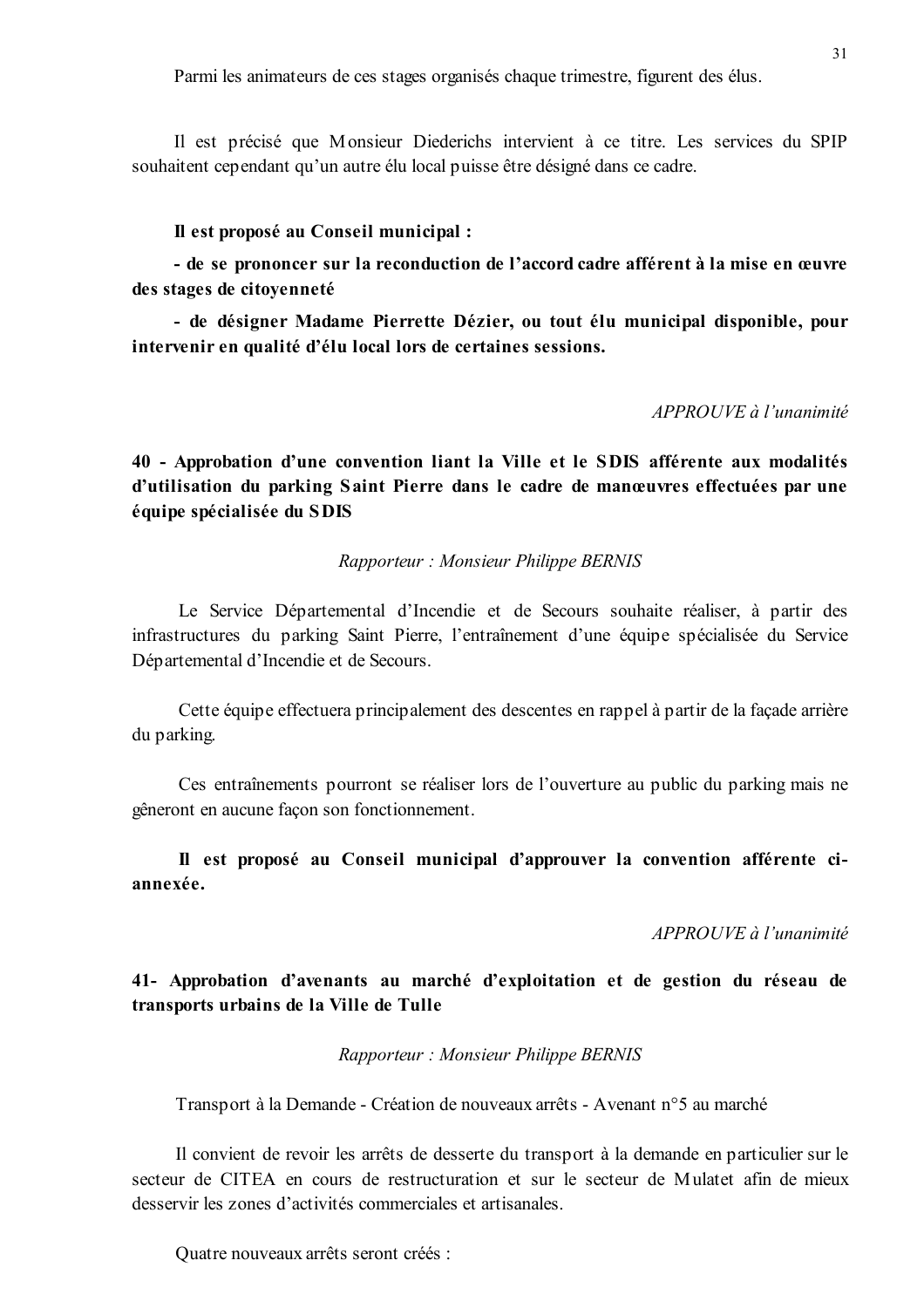- un arrêt CITEA
- un arrêt Mulatet Est
- un arrêt Mulatet Centre
- un arrêt Mulatet Ouest  $\Delta \sim 10^4$

Il est précisé que la liste des arrêts est donc mise à jour comme suit :

Archives départementales - Avenue Victor Hugo (2 arrêts) - Place Martial Brigouleix -CCS- Centre aquarécréatif - Maison des enfants - Gare SNCF - Place Schorndorf -Préfecture - Passerelle Mermoz - Tulle Est - Maison de retraite « les Fontaines » - le Chandou - ZI Cueille : Espace commercial - Tous les établissements scolaires accueillant des internes

Desserte scolaire - Avenant n°6 au marché

Dans le cadre de la fermeture des écoles primaires de la Fageardie et de Jean Jaurès, la Ville s'est engagée à mettre en place une navette scolaire pour transporter les enfants sur le site de Joliot Curie

La navette fonctionnera midi et soir sur le circuit suivant :

- matin : Ecole de la Fageardie (en direction de la préfecture, côté droit de la chaussée) - arrêt Mermoz (sur le quai de Rigny) - Ecole Joliot Curie
- soir : après 16h30 en fonction de l'organisation des soutiens scolaires :  $\omega_{\rm{max}}$ Ecole Joliot Curie - la Fageardie - arrêt Mermoz.

Il est proposé au conseil municipal d'approuver les avenants au marché d'exploitation et de gestion du réseau de transports urbains de la Ville de Tulle afférents aux modifications à intervenir et d'autoriser Monsieur le Maire ou son représentant à les signer.

#### APPROUVE à l'unanimité

42- Approbation d'une convention liant la Ville, le Conseil Régional et le Lycée René Cassin pour l'utilisation des locaux d'internat de ce lycée dans le cadre de l'accueil par la Ville d'élèves du Lycée d'Aubagne à l'occasion des cérémonies commémoratives des 9 et 10 juin 1944.

Rapporteur : Madame Dominique GRADOR

Quarante élèves et trois accompagnateurs du Lycée d'Aubagne ont été accueillis par la Ville de Tulle à l'occasion des cérémonies commémoratives des 9 et 10 juin 1944.

Ils ont assisté le 9 juin aux cérémonies commémoratives organisées à Tulle et le 10 juin aux cérémonies commémoratives organisées à Oradour sur Glane.

Lors de leur séjour, ils ont été hébergés au Lycée René Cassin.